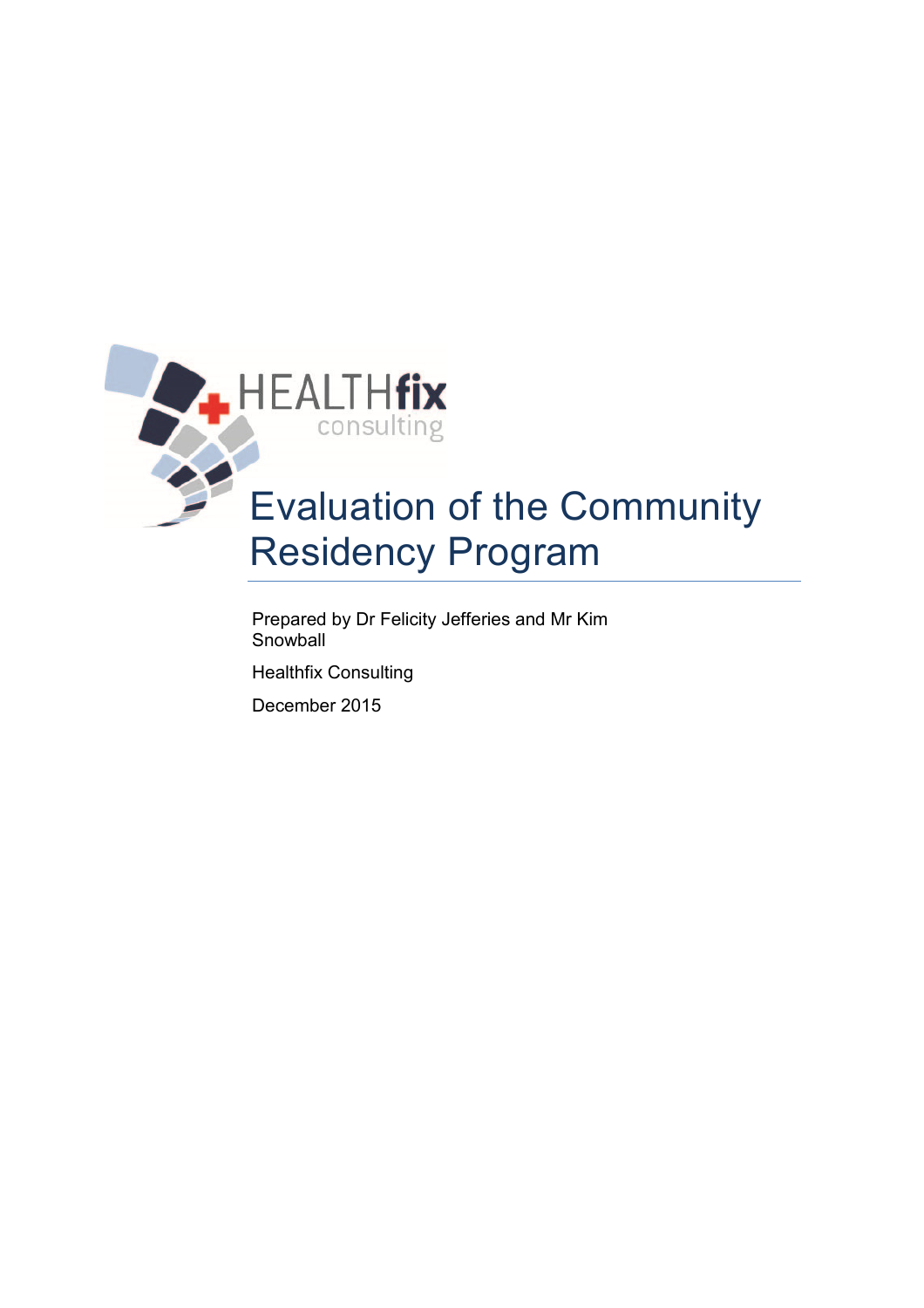# **CONTENTS**

| $1_{-}$ |                                                                                       |  |
|---------|---------------------------------------------------------------------------------------|--|
|         |                                                                                       |  |
|         |                                                                                       |  |
|         |                                                                                       |  |
|         |                                                                                       |  |
|         |                                                                                       |  |
|         |                                                                                       |  |
|         |                                                                                       |  |
| 3.      |                                                                                       |  |
| 4.      |                                                                                       |  |
|         |                                                                                       |  |
|         |                                                                                       |  |
|         |                                                                                       |  |
|         |                                                                                       |  |
|         |                                                                                       |  |
|         |                                                                                       |  |
|         |                                                                                       |  |
| 5.      |                                                                                       |  |
|         | Appendix 1 - Timelines needed to Effectively Support a community Residency Program 14 |  |
|         |                                                                                       |  |
|         | Appendix 3 - Community Residencies Steering Group TERMS OF REFERENCE29                |  |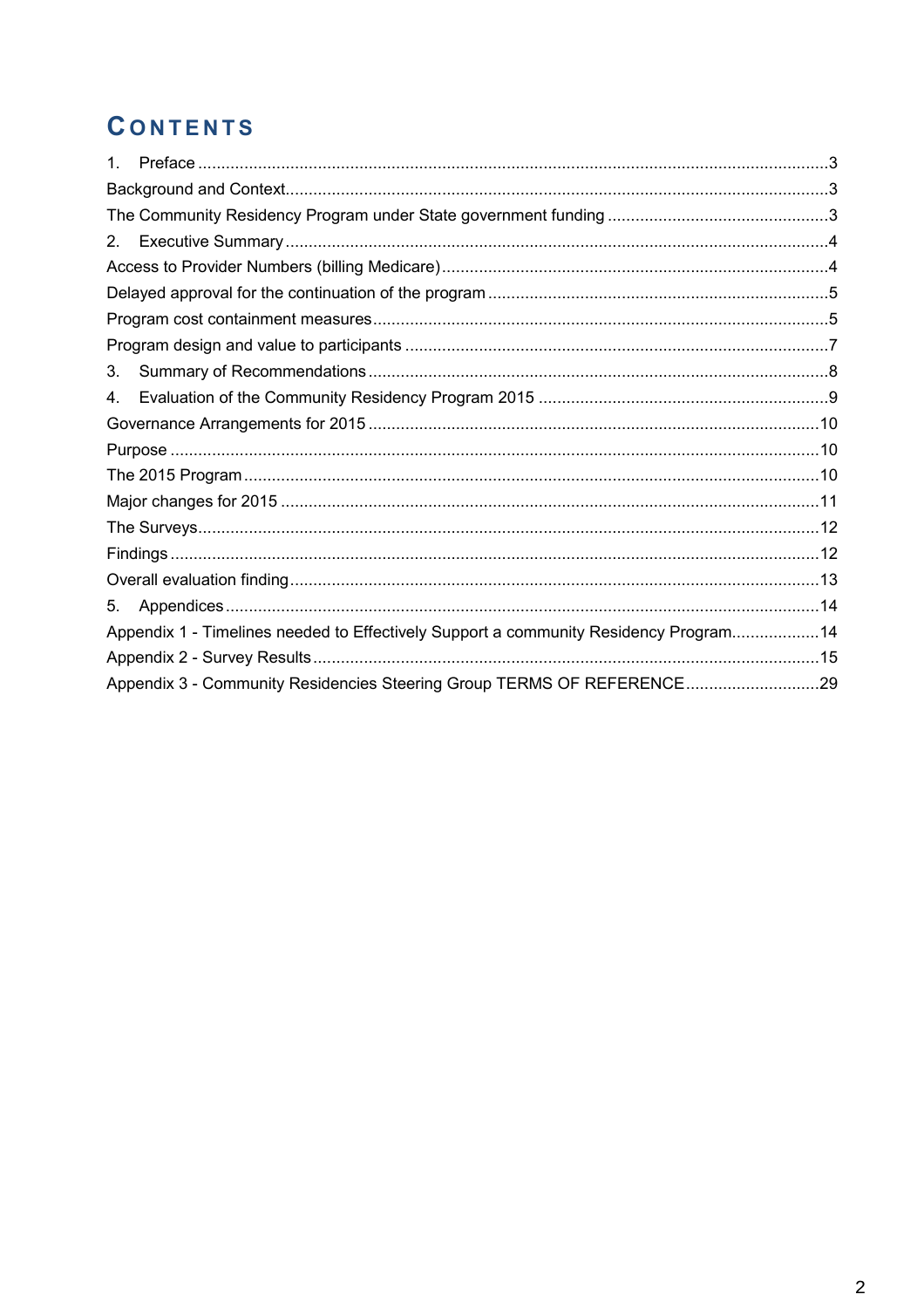# **1. P R E F A C E**

The context for the evaluation of the 2015 Community Residency program (previously the Prevocational General Practice Placement Program - PGPPP) funded by the Department of Health WA changed during the course of 2015.

As a consequence it was felt important to document these events as they are a good illustration of how quickly programs of this type can change, often without the basic evidence available to guide the decision or design of the subsequent program.

## **B A C K G R O U N D A N D C O N T E X T**

In the 2014 May Budget the Federal Government announced it would cease funding the Prevocational General Practice Placement Program (PGPPP). This program had been running across the country since 2005. Its basic purpose was to enable hospital based prevocational doctors to work in the community, giving them invaluable clinical experience in that setting.

One of the major successes of this program in WA had been that it enabled junior doctors to undertake the majority of their training in a rural area, leading to an increased rural workforce and a rural pathway to general practice.

The training places across WA ranged from private General Practice, Aboriginal Medical Services, Community based service providers like Silver Chain Group and the WA Country Health Service.

The presence of a GP pathway from early in a junior doctors career was important to Western Australia given the significant workforce shortages being experienced, especially in outer metropolitan and rural WA.

Due to the success and importance of the program in WA the WA Government stepped in to fund the training of junior doctors in the community after the Federal Government withdrew its support in 2014.

# **T H E C O M M U N I T Y R E S I D E N C Y P R O G R A M U N D E R S T A T E G O V E R N M E N T F U N D I N G**

WAGPET had geared up to deliver 35 FTE community residency positions in 2015, part funded by PGPPP as per the previous ten years through their extensive community training networks across rural, remote, Aboriginal Health and outer metropolitan settings. At short notice the State Government picked up the program and funded WAGPET, to continue with 20 FTE community placements in 2015.

The initial intent of this evaluation was to evaluate the first year of the program under state government funding and to use the outcome of the evaluation to guide the design of the program into 2016 and beyond. At this time it was envisaged the program would continue into the future in a similar form.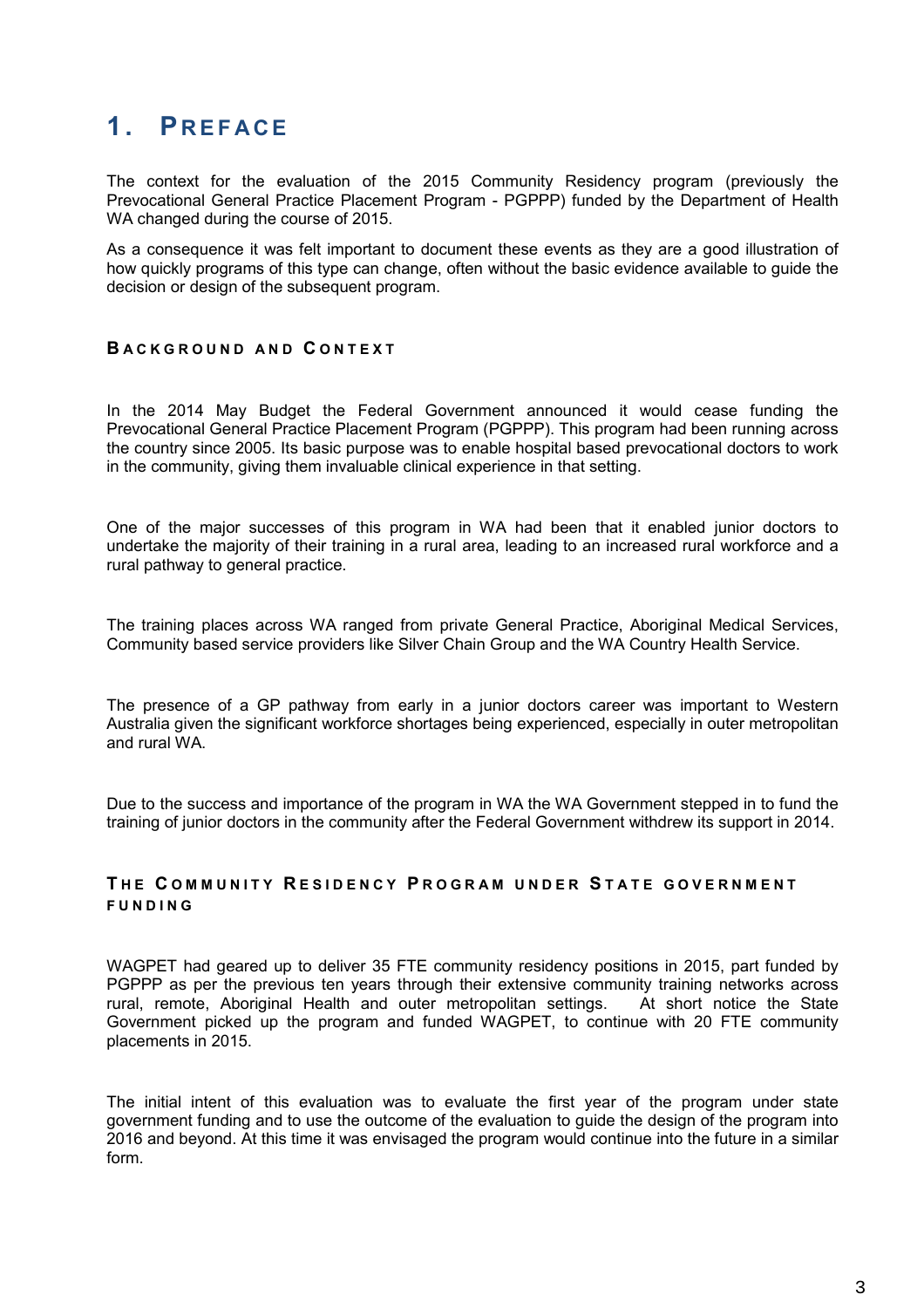However, in 2015 the department advised that it would need to tender any future funding and in mid 2015 it did so. The tender specifications fundamentally changed the nature of the program by putting to tender separate component parts of private general practice, community health, aboriginal health, and rural placements. This was in contrast to the program previously coordinated and run entirely by WAGPET.

It is understood that only one organisation tender for these placements, this being the Silver Chain group who support the Silver Chain community placements in the metropolitan area.

As a result 2015 represents the last year of WAGPET managing this program; this includes their selection processes, orientation, educational support and overall governance. There have been numerous reports to show how successful this program has been over the past few years under the Commonwealth funding model $1$ .

# **2. EX E C U T I V E S U M M A R Y**

The evaluation of the community residency program in 2015 focused on those material differences with the PGPPP run between 2005 and 2014. It also canvassed program participants with a range of survey questions before and after their placements.

The basic findings are presented as an evaluation of the program itself and the impact of the program changes in 2015 and how the outcomes from the program in 2015 differed for participants. The program offered in 2015 differed in some very material ways. These differences were substantial and had various impacts on the program as follows:

## **A C C E S S T O P R O V I D E R N U M B E R S ( B I L L I N G M E D I C A R E )**

At the time the Commonwealth government ceased its funding of the PGPPP in 2014 it also ceased supporting the trainees to access a provider number and hence Medicare. Ultimately, this was to have a major impact on private general practices involvement in training junior doctors with almost all of the private training practices withdrawing from the program.

The ultimate consequence of the removal of the access to provider numbers meant a severe reduction in private GP placements with almost all of the practices withdrawing from the program. These represented a third of all available placements.

The access to provider numbers was maintained for the salaried doctors working in the Kimberley, Pilbara and Goldfields regions courtesy of Rural Health West, they managed to use the GP locum program to access provider numbers for the trainees. Without this arrangement even fewer places would have been available in the North West.

 1 R & A Lockwood Consultants (2007) The community Residency Program: Pilot Evaluation R & A Lockwood Consultants (2008) The Community Residency Program: Business Models PDT Faye Harris (2010) The WA Community Residency Program 2006 – 2010

HealthFix Consulting (2014) Supporting Doctors to Practise Where They Are needed Most: Options for WAGPET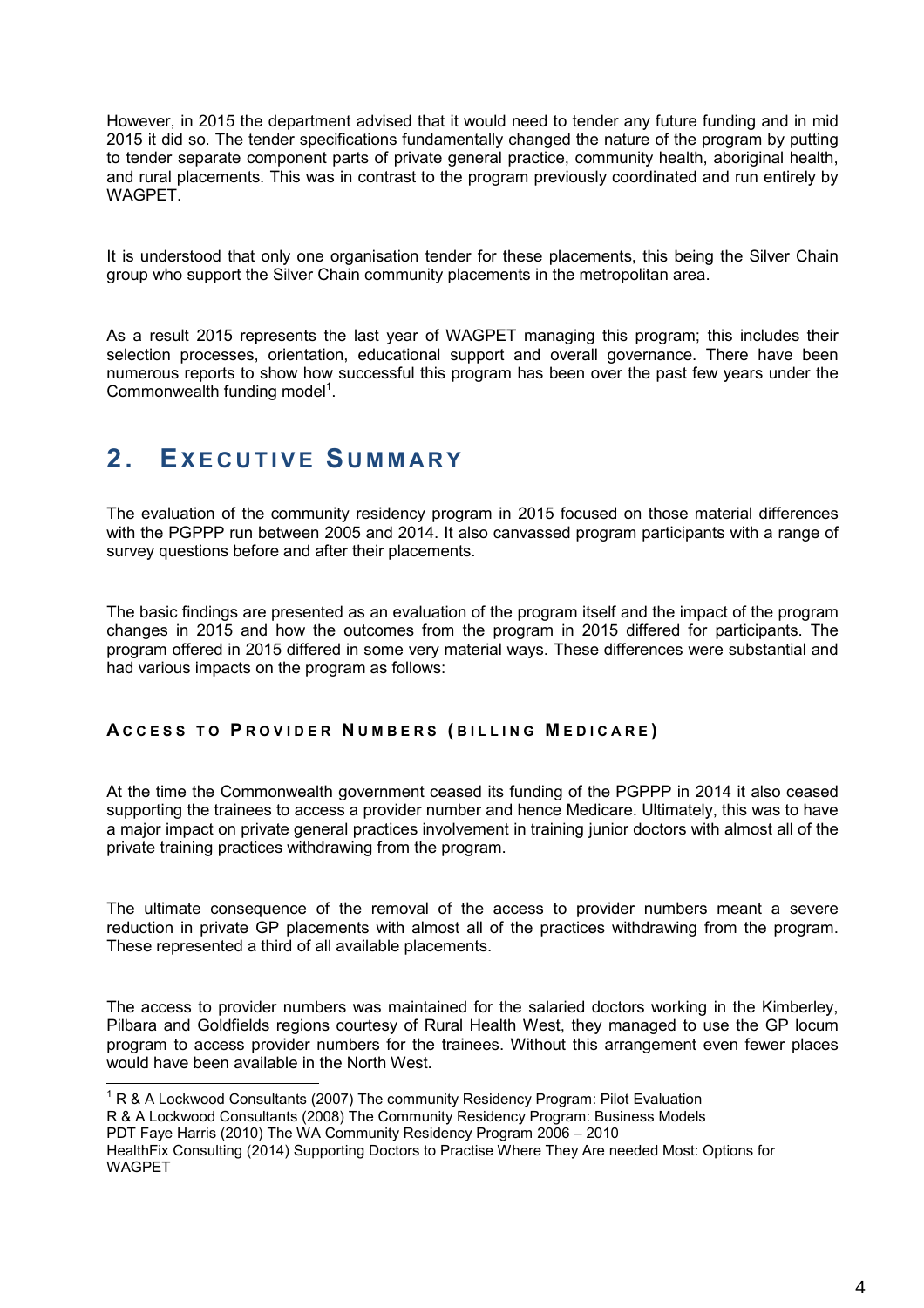A recent review of the intern program, undertaken for the Australian Health Ministers Advisory Council (AHMAC) was completed in 2015. This review recommended reinstating access to provider numbers for those junior doctors working in private settings.

Recommendation 6 of this report highlights the need to expand training into the private, not for profit and community settings. It suggests that this needs to be done within the next 1-2 years, with the reintroduction of provider numbers for junior doctors after their intern year.

An acceptance of this recommendation would see the Commonwealth reversing it decision to remove access to provider numbers for junior doctor training.

#### *Recommendation 1.*

*The inclusion of private General Practice in the training of future GP's is essential and must be accompanied by access to Medicare Provider numbers to be effective.* 

#### **DELAYED APPROVAL FOR THE CONTINUATION OF THE PROGRAM**

As the State government had not budgeted to support the continuation of the program into 2015, it took some time before access to the necessary funding could be approved and this meant shorter preparation time for WAGPET and uncertainty for the junior doctors.

The poorer access to provider numbers, coupled with the late approval for continuation of the program, meant that fewer places and trainees could be accommodated.

In fact, there was a reduction in placements from 21 FTE to 14 FTE and a reduction in the number of RMO's from 72 to 58. This was despite the program being over subscribed. This mean that at least 14 RMO's remained in training in tertiary hospitals when they had preferred a community placement.

#### *Recommendation 2.*

*Adequate notice is needed to make sure any community based training program can be properly managed and promoted at the same time as other training opportunities.* 

#### **PROGRAM COST CONTAINMENT MEASURES**

The funding available to the program was less than previously provided by the Commonwealth government. As a result some cost reduction measures were introduced including the replacement of the previous "face to face" orientation of doctors into the program with an online orientation.

Similarly, the previous external clinical GP assessment was discontinued. These had previously involved visits by accredited GP supervisors who would spend time with the trainee in the practice and assess their performance with patients.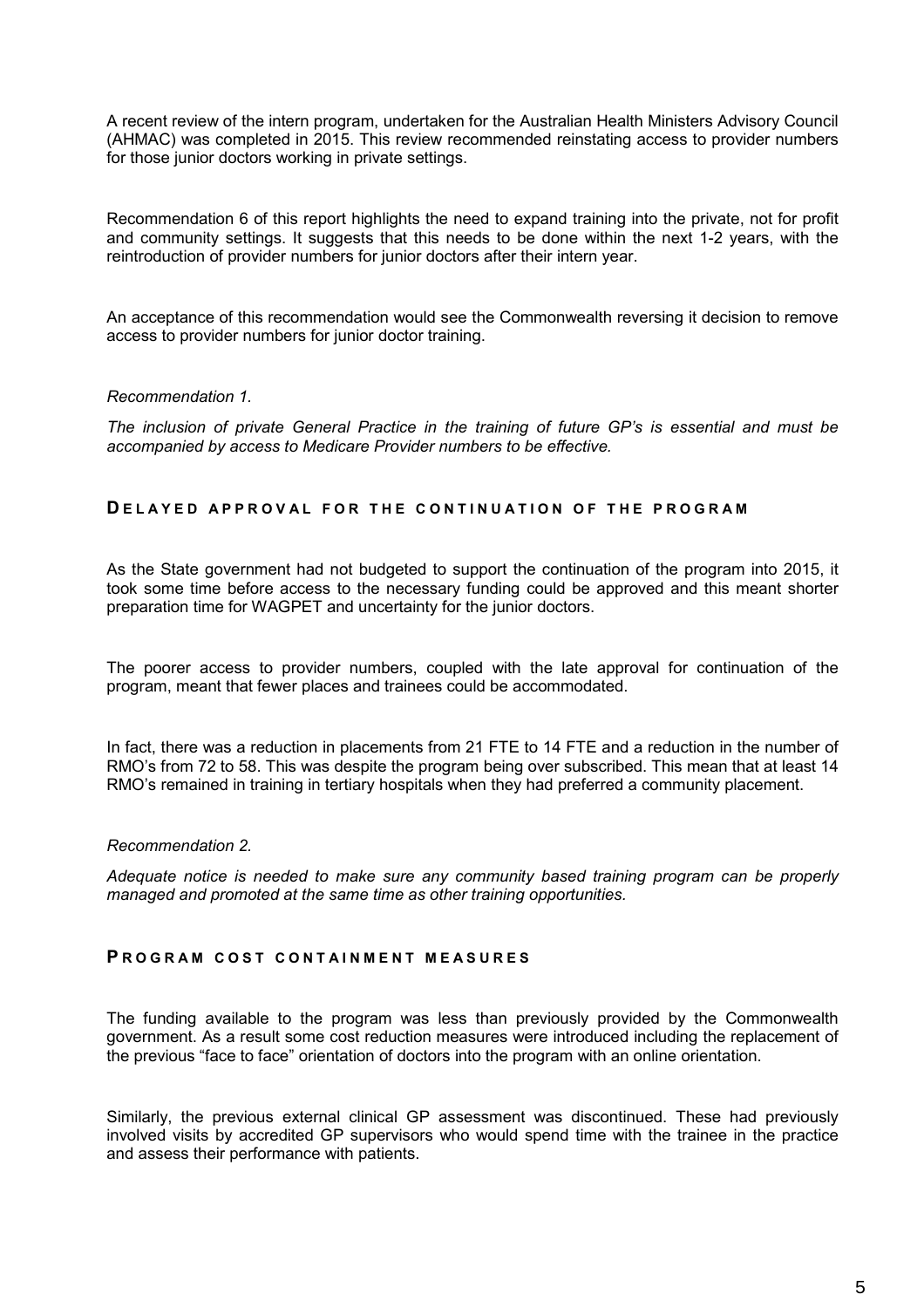Neither measure had a material impact on the participants who reported that the orientation program and assessments were adequate.

#### *Recommendation 3.*

*The cost containment measures introduced could reasonably be applied in any future program*Integration of medical education and training

While the cost containment measures in the program have been appropriate, there is little room for further containment without a more fundamental effort to integrate community medical training with hospital based training.

The problem with developing the community residency program in isolation from the wider training effort is that it becomes a separate, and more expensive, boutique program, under the control of the hospitals rather than taking its place as a fundamental part of the education and training of doctors.

Integration of the program could then take advantage of simplifying administration, reducing duplication and minimising the disjointedness of the overall education and training effort.

It is timely for such a rethink of the medical education and training effort with:

- The growth in medical graduates requiring clearer career pathways,
- The growth in demand and need for community based services in the face of an ageing population and growth in chronic health conditions,
- The maldistribution of the medical workforce in WA,
- The existing shortages in rural and outer metropolitan areas, especially in General Practice,
- The over reliance on overseas trained doctors to provide the community based medical services and,
- The need for increased training places to accommodate the new graduates.

In the light of these clear pressures an integrated medical education and training plan is needed.

Such a plan could harness the capacity and effort of hospitals and the primary health sector, working together, to produce doctors with the education and training that will equip them for these pressures.

An integrated program that is focused on solving the States medical needs will be a good basis for working with junior doctors to encourage them to work where they are needed most and ultimately contribute to better health outcomes for Western Australians.

#### *Recommendation 4.*

*That WAGPET works with the Department of Health and advocates for the development of an integrated hospital and community based medical education and training program for Western Australia in order to address the emerging medical pressures confronting the community.*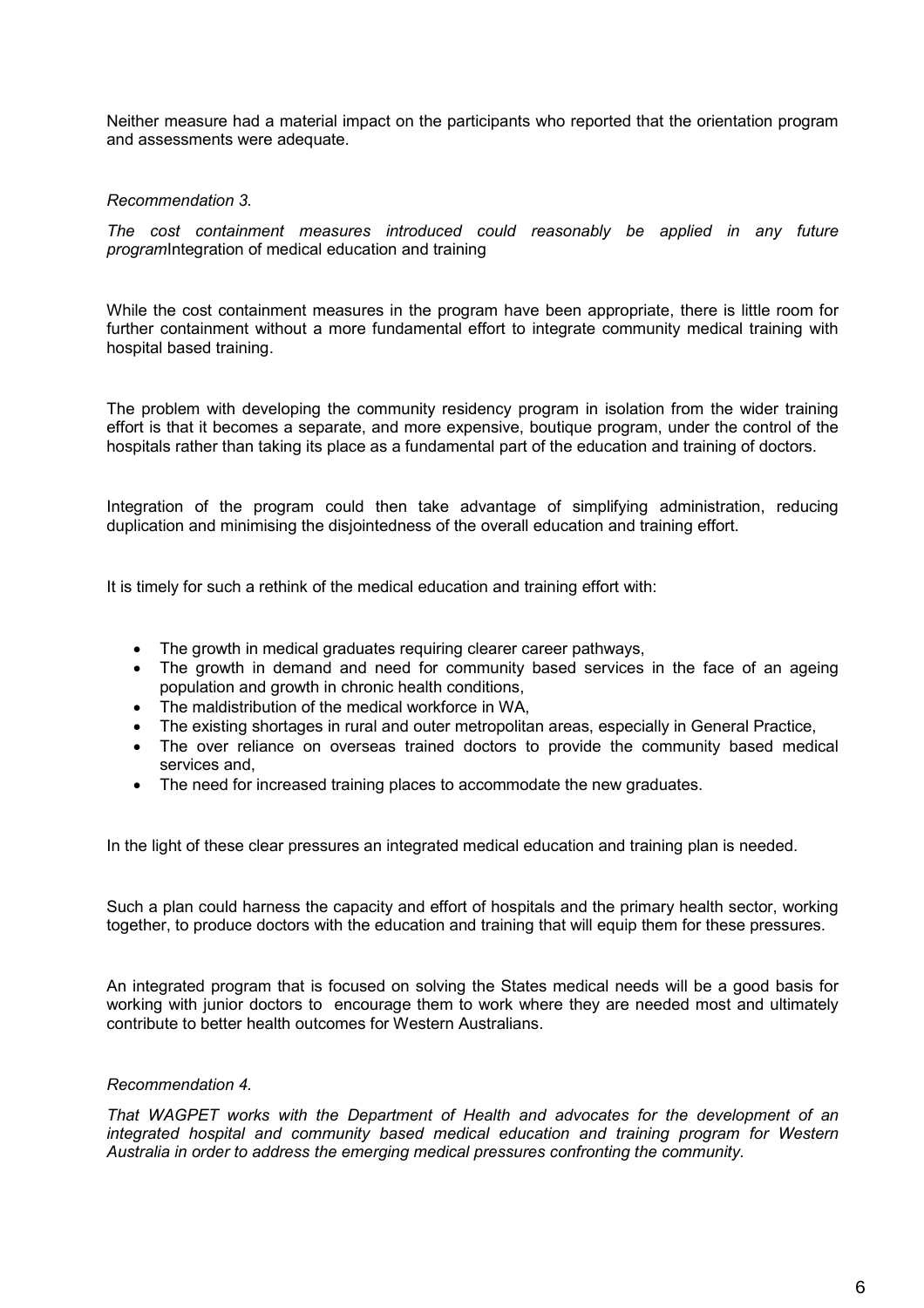#### **PROGRAM DESIGN AND VALUE TO PARTICIPANTS**

The remainder of the evaluation focused on the surveys of the participants conducted before and after the program.

The community residency (Previously PGPPP) represents an extraordinarily popular program with over 900 applicants for these rotations and with almost half of the applicants wanting a rural placement.

This shows how well this program has been received in WA and how it has grown over time to be an attractive training option that encourages doctors to try General Practice in all its various settings, rather than locked into hospital based training.

The surveys conducted before and after the placements clearly showed that the significant benefits previously assessed in the PGPPP where again present in the community residency program.

The key findings of the experience from the trainees included the following:

- Trainees had a high expectation of the quality of the learning and access to extensive community based clinical experience and these expectations were met.
- Trainees reported that the program had assisted them to make a better and more informed decision about a career in General Practice.
- Trainees reported a better understanding of the interface between primary and secondary care, being a key objective of the program.

These outcomes are unique to the design of the program, which in turn creates an effective training pathway into General Practice and areas of workforce shortage.

#### *Recommendation 5.*

*That the PGPPP or Community Residency program be supported as an essential piece of the education and training of the future General Practice workforce in Western Australia.* 

#### *Recommendation 6.*

*That the significant design changes introduced to the Community Residency program by the Health Department in 2016 be evaluated to ensure the benefits of the program have been maintained.*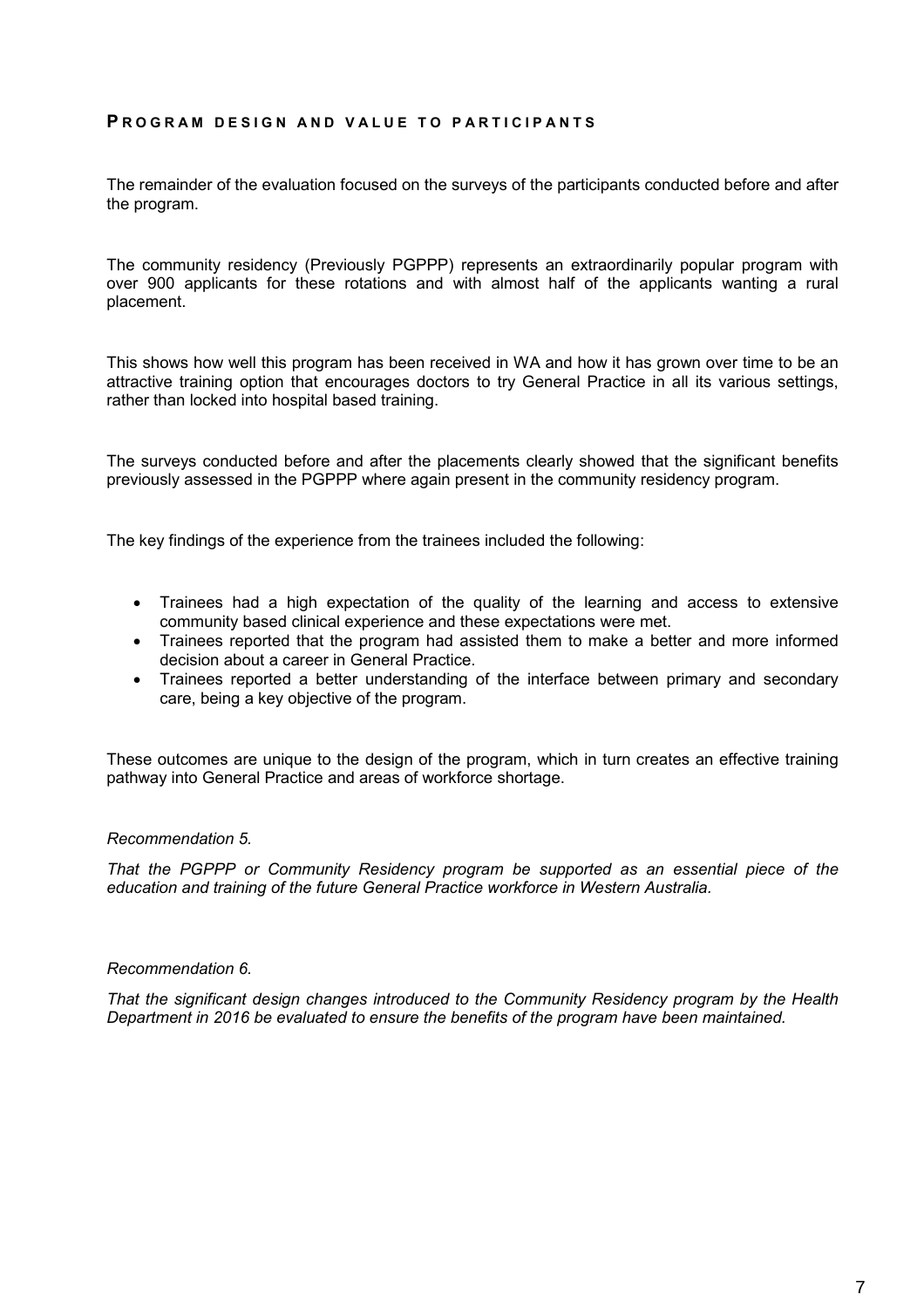# **3. S U M M A R Y O F RE C O M M E N D A T I O N S**

#### *Recommendation 1.*

*The inclusion of private General Practice in the training of future GP's is essential and must be accompanied by access to Medicare Provider numbers to be effective.* 

#### *Recommendation 2.*

*Adequate notice is needed to make sure any community based training program can be properly managed and promoted at the same time as other training opportunities.* 

#### *Recommendation 3.*

*The cost containment measures introduced could reasonably be applied in any future program.* 

#### *Recommendation 4.*

*That WAGPET works with the Department of Health and advocates for the development of an integrated hospital and community based medical education and training program for Western Australia, in order to address the emerging medical pressures confronting the community.* 

#### *Recommendation 5.*

*That the PGPPP or Community Residency program be supported as an essential piece of the education and training of the future General Practice workforce in Western Australia.* 

#### *Recommendation 6.*

*That the significant design changes introduced to the Community Residency program by the Health Department in 2016 be evaluated to ensure the benefits of the program have been maintained.*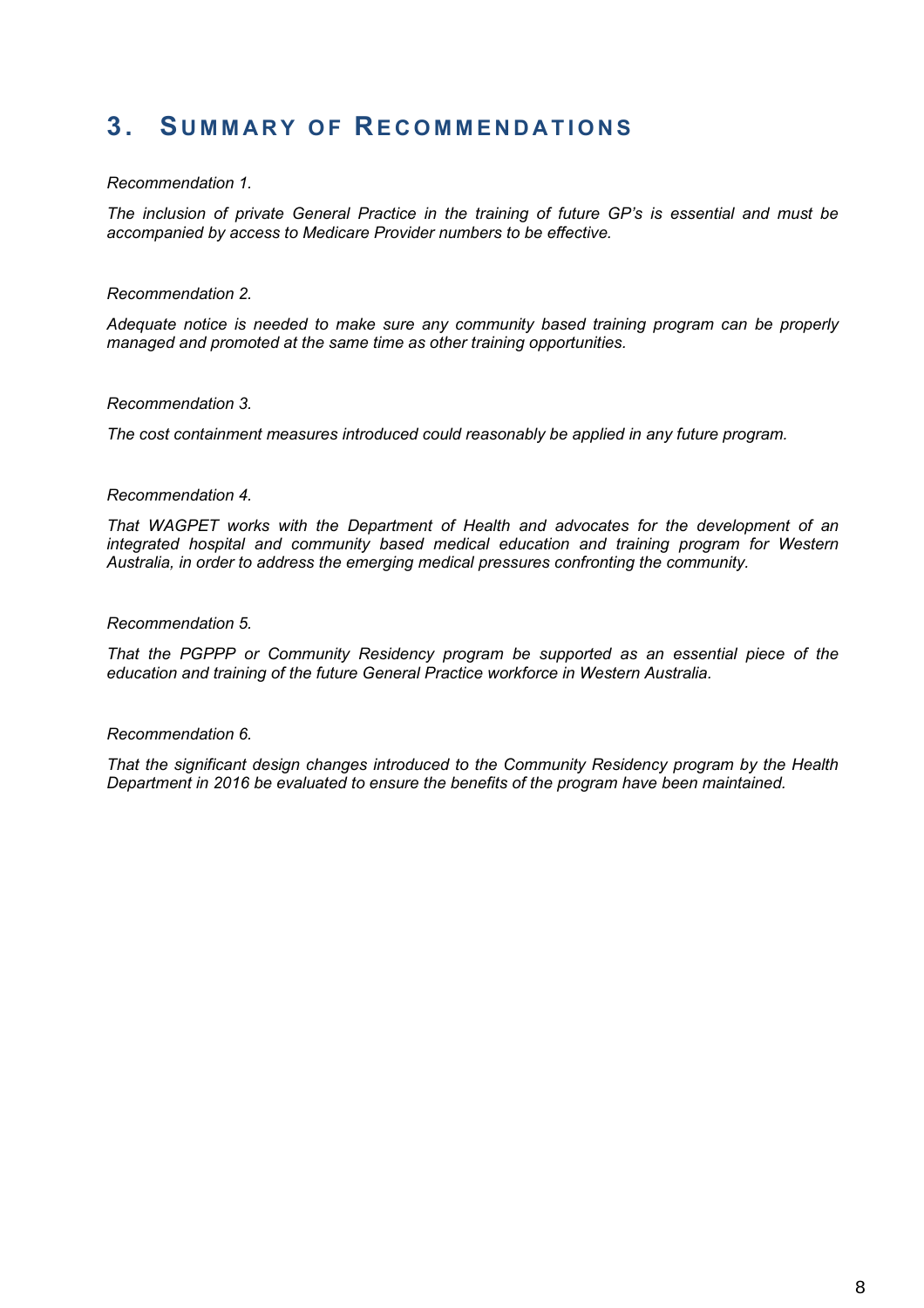# **4. EV A L U A T I O N O F T H E C O M M U N I T Y RE S I D E N C Y P R O G R A M 2015**

Prior to the 1996 provider number legislation junior doctors could work in general practice at any time after their intern year. This enabled them to see if general practice might be a career they intended to pursue prior to making a long-term commitment. After the 1996 legislation was introduced the only specialty junior doctors could not experience in the hospital, prior to making a career choice was general practice.

The PGPPP was established in 2005 as a training program in all States and Territories under section 3GA of the Health Insurance Act 1973 as an initiative under the Commonwealth Government. This enabled junior doctors to train in the community and access Medicare benefits. Its aim at this time was to address the shortage of GPs and the apparent lack of interest in GP careers by junior doctors.

In most States this program was used purely to place junior doctors into general practices, however in WA it differed in a number of ways, specifically in that it was used to enable composite positions. This meant that junior doctors could spend 50% of their working time in a local or rural hospital and 50% in a community placement. This was seen as the way many GPs worked, across both the hospital and community setting. When these positions were in rural areas, they were at least double rotations of at least 22 weeks so that the junior doctors could get enough exposure to both settings and the rural community. These positions were highly successful in the Kimberley and lead to an integrated Aboriginal training pathway.

In 2014 prior to the Commonwealth withdrawing funding for the PGPPP, WAGPET managed 21 FTE placements across WA.

In 2014 management of the PGPPP included

- A selection process that ensured appropriate junior doctors were selected and allowed the general practice to say if the junior doctor was not suitable for their practice
- Close liaison with hospital's that employed the junior doctors and notification of who and when their doctors were doing PGPPP
- A face to face orientation program for the community placement
- Ensuring adequate supervision and education
- Pre and post supervisors' assessments of the junior doctors undertaking all components of a community residency
- Administration of payments to practices and hospitals, payment of travel and accommodation costs, as well as processing 3GAs
- Organisation of external clinical teaching visits
- Evaluation and feedback for both the placements and junior doctors
- Joint accreditation of all placements with the Post-Graduate Medical Council, RACGP and ACRRM
- Support for junior doctors when conflict around clinical and personal issues arose
- Recruiting new placements
- Advertising the program for the following year to practices, hospitals and junior doctors.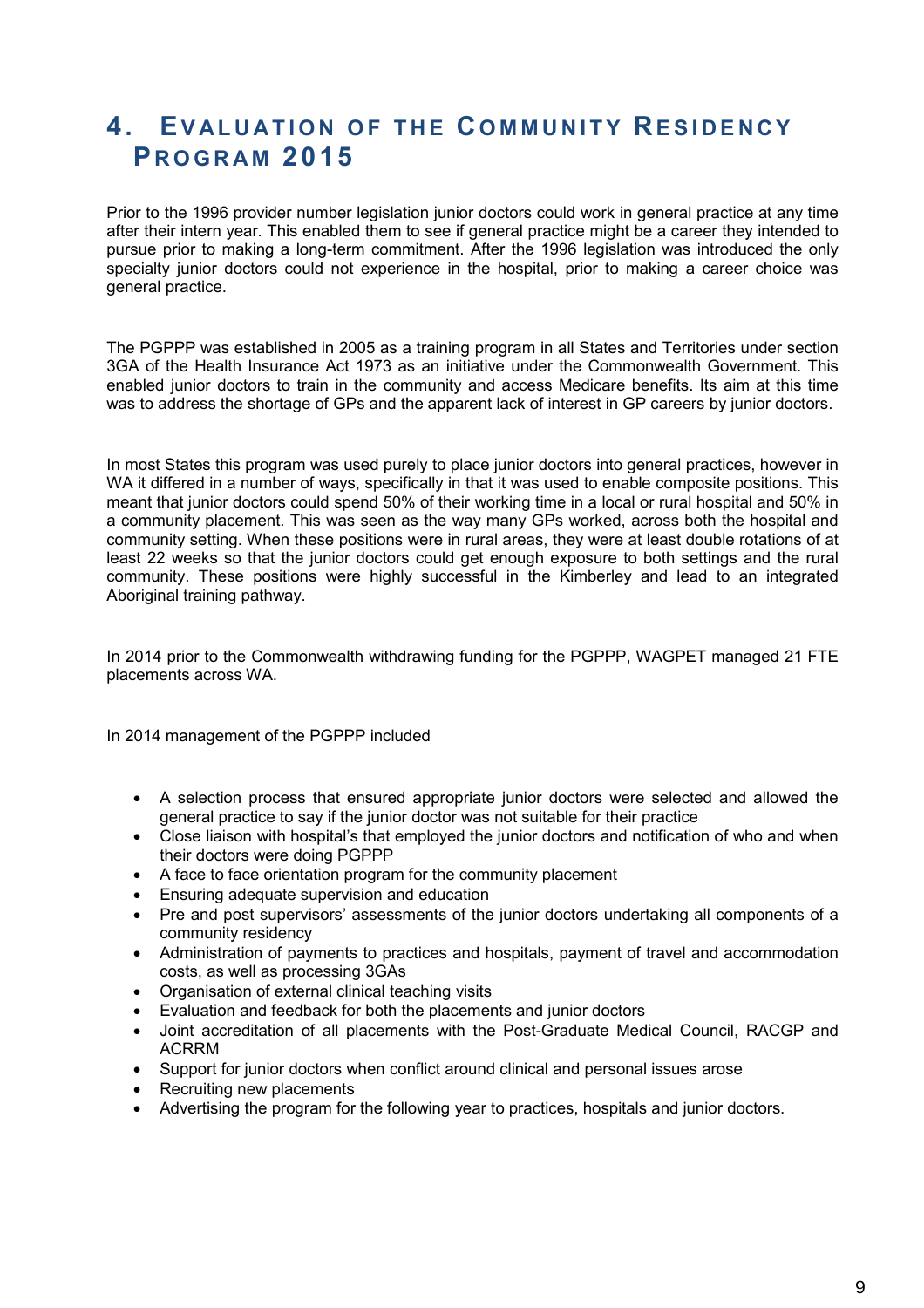#### **G O V E R N A N C E A R R A N G E M E N T S F O R 2 0 1 5**

In December 2014 WAGPET signed a contract with the WA Health Department to deliver 20 community placements.

A steering committee was set up under the auspices of the Chief Medical Officer, with the Chair being the Chair of the Post Graduate Medical Council. Its first meeting was in December 2014 with the aim to establish Terms of Reference. These included the following purpose.

#### **P U R P O S E**

WAGPET has been successful in securing a 12-month contract with HDWA to continue management of up to 20 Resident Medical Officers (RMOs) into short term Community Residencies across a variety of settings in 2015. The purpose of the Community Residencies Steering Group (CRSG) is to ensure the many stakeholders can share and provide input to the program. With a broad membership of shareholders, the group will also have a role in the strategic direction of any Community Residency Program in WA that may follow this 12 month program. It was to meet bimonthly (Appendix 3)

The department was informed that if any further funding became available for future Community Residency Positions that they would have to be tendered. The committee met on one other occasion and after the April meeting was cancelled no further contact was made with the members of the steering committee.

An email was sent to interested parties in June 2015 announcing that funding had been secured to run a community residency program in 2016. It was put out to tender with a closing date of 6th August 2015, with successful applicants being informed in September.

## **T H E 2 0 1 5 P R O G R A M**

Junior Doctors apply for their jobs in June of the prior year with information sessions and advertising happening in April/May prior to the Federal governments announcement. In 2014 there was uncertainty around whether or not the community residency program would be available in 2015 and in what form.

WAGPET did interview doctors interested in the 2015 program but as uncertainty continued many pulled out of the program. Community placements are not finalised until late October. This intensive placement program has meant that uncertainty around continuation of the program has huge implications with both practices and junior doctors pulling out of the program.

The timeline described at Appendix 1 shows how important it is to have certainty around funding early in the year preceding the placements.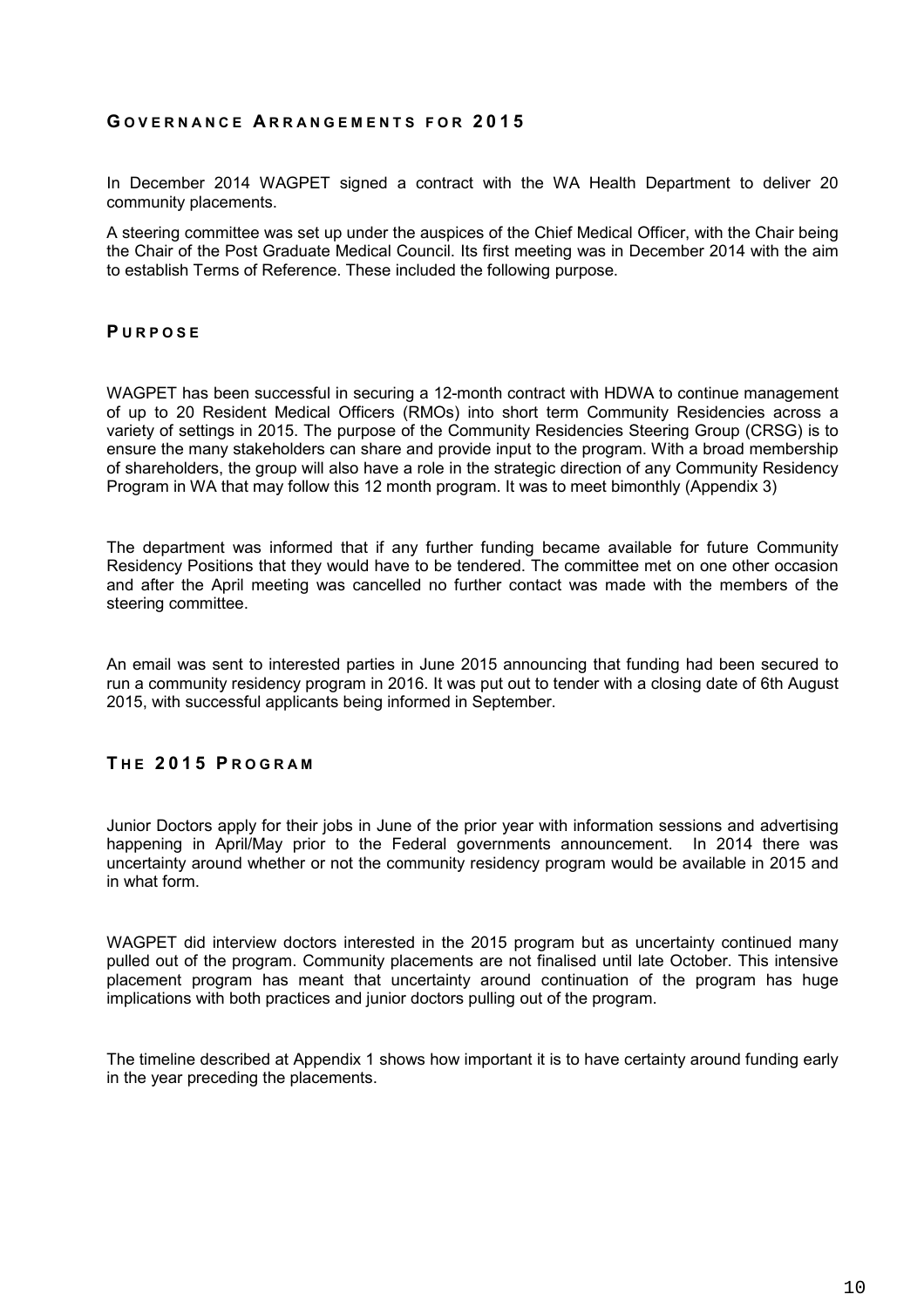The table below shows how the uncertainty impacted on the number of placements, even with funding available for 20 placements only 14 placements were secured for the year. These placements were composed of 20 different posts, in the prior year 29 posts were utilised.

Activity under PGPPP in 2007 and 2014 and Community Residencies 2015

| 2007           | 2014               | 2015                  |
|----------------|--------------------|-----------------------|
| 2 placements   | 21 placements      | 14 placements         |
| 2 RMOs         | 72 RMOs            | 58 RMOs               |
| 52 FTE weeks   | 1112 FTE weeks     | 954 FTE weeks         |
| 1 FTE position | 21.5 FTE positions | 18.5 FTE<br>positions |

## **M A J O R C H A N G E S F O R 2 0 1 5**

The loss of dedicated Medicare 3GA provider numbers for the 2015 program led to abandoning a number of GP placements where no provider number could be accessed. Rural Health West administers the Rural Locum Relief Program, which allows access to provider numbers in rural towns with a workforce shortage. Co-operation between the two organisations allowed a number of these provider numbers to be accessed but lead times to ensure that numbers where available for a placement of 10 weeks were often 3 months (over the Christmas break).

Seven placements where lost due to lack of provider numbers these were GP/Pediatrics-Midwest, GP/ED-Midwest, Rural Acute Medicine/Aboriginal Health-Midwest, GP/ED-Perth and Outer Metro North, GP Perth Outer Metro North, GP/ED Perth and Outer Metro South, GP/Pediatrics South West

In order to streamline the program and improve cost efficiencies the orientation program that had previously been done "face to face" was delivered on-line. This seemed to work effectively and received feedback from participants confirming its adequacy.

In the previous program External Clinical Teaching visits had been made to junior doctors places in GP clinics, again as part of the cost savings measures these were ceased in 2015. Pre and post supervisor assessments were continued and junior doctors were invited to attend the WAGPET regional education program provided for AGPT registrars in their locality.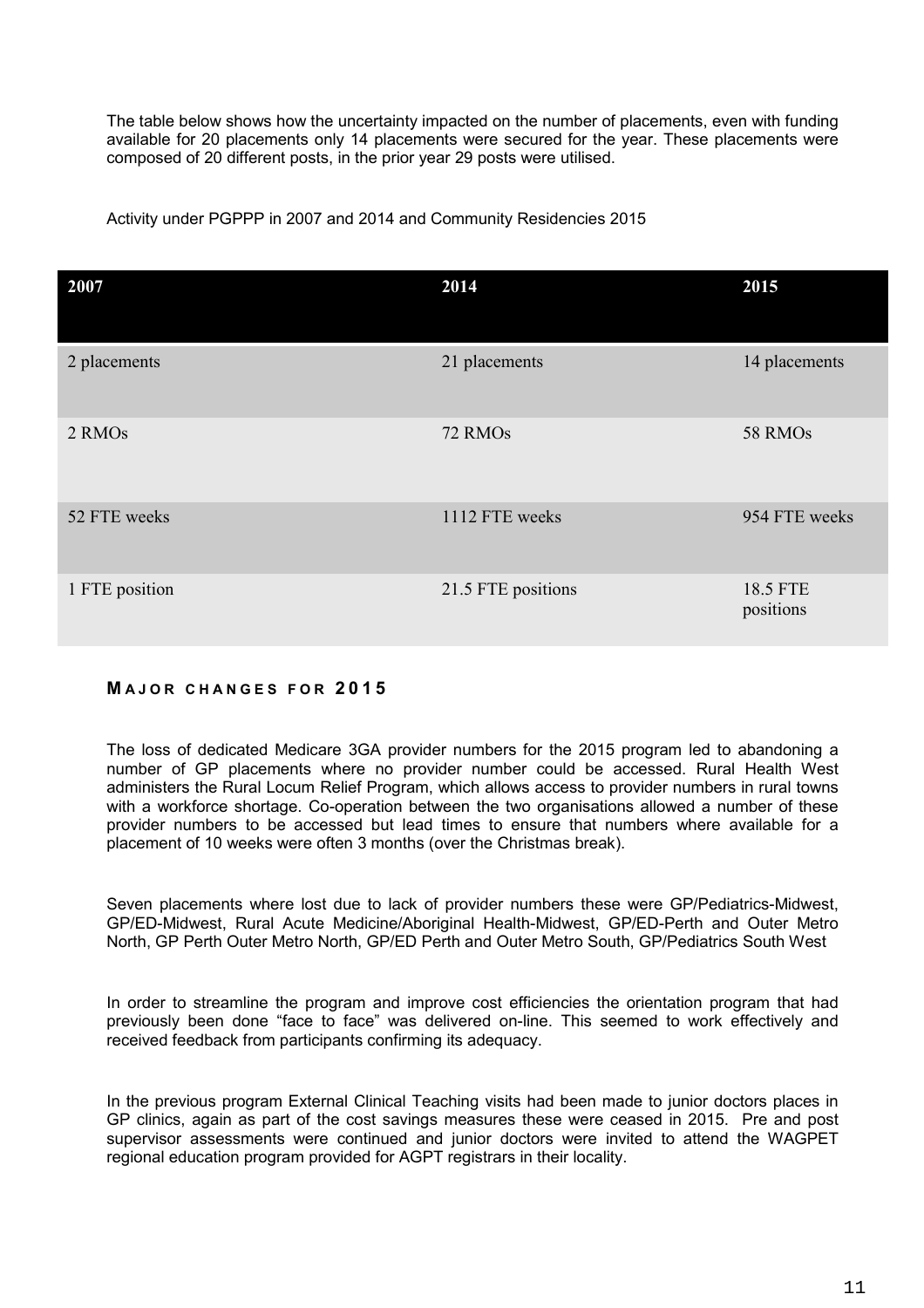## **T H E S U R V E Y S**

Surveys were undertaken by the practice managers, the supervisors and the participants both pre and post their placements. A copy of the survey questions can be found at Appendix 2.

As most of the rural placements where for two rotations many of these doctors filled in two surveys.

The total number of junior doctors that participated in the survey was 58.

Total number of different posts was 20, with 14 FTE different placements made throughout the year.

#### **F I N D I N G S**

The findings from the pre and post surveys confirmed those found in previous evaluations of the PGPPP and Community Residency programs. Both programs have been demonstrated to give junior doctors good clinical teaching and exposure, is well supported and an excellent adjunct to hospital placement.

59 Pre- Placement surveys were returned.

The results of these surveys found that the large majority of doctors undertaking a CRP were considering GP as a career, that they were looking forward to treat patients with a wide variety of clinical conditions, they liked working autonomously and thought that general practice offers a flexible lifestyle and working hours.

36 Post Placement surveys were returned. (At the time of this report the last rotation was yet to be undertaken and results were not available)

In all respects the program met the participants expectations. It has a major impact on career decisions for junior doctors, it is well supported with good teaching, supervision and clinical workload. Importantly it is where doctors can learn how the interface between primary and secondary care works. This will be an important area for Australia's Health System as we try to become more patient centred.

This program has a major impact on the career decision making of junior doctors, of the 36 that returned their surveys 34 confirmed that it had made a impact on their career decision making.

All but two of the doctors stated that the placement had met their expectations and all agreed that the training and support had been satisfactory (one participant was neutral in this response all others either agreed or strongly agreed) All but one agreed or strongly agreed that the program helped promote an understanding between the interface between primary and secondary care.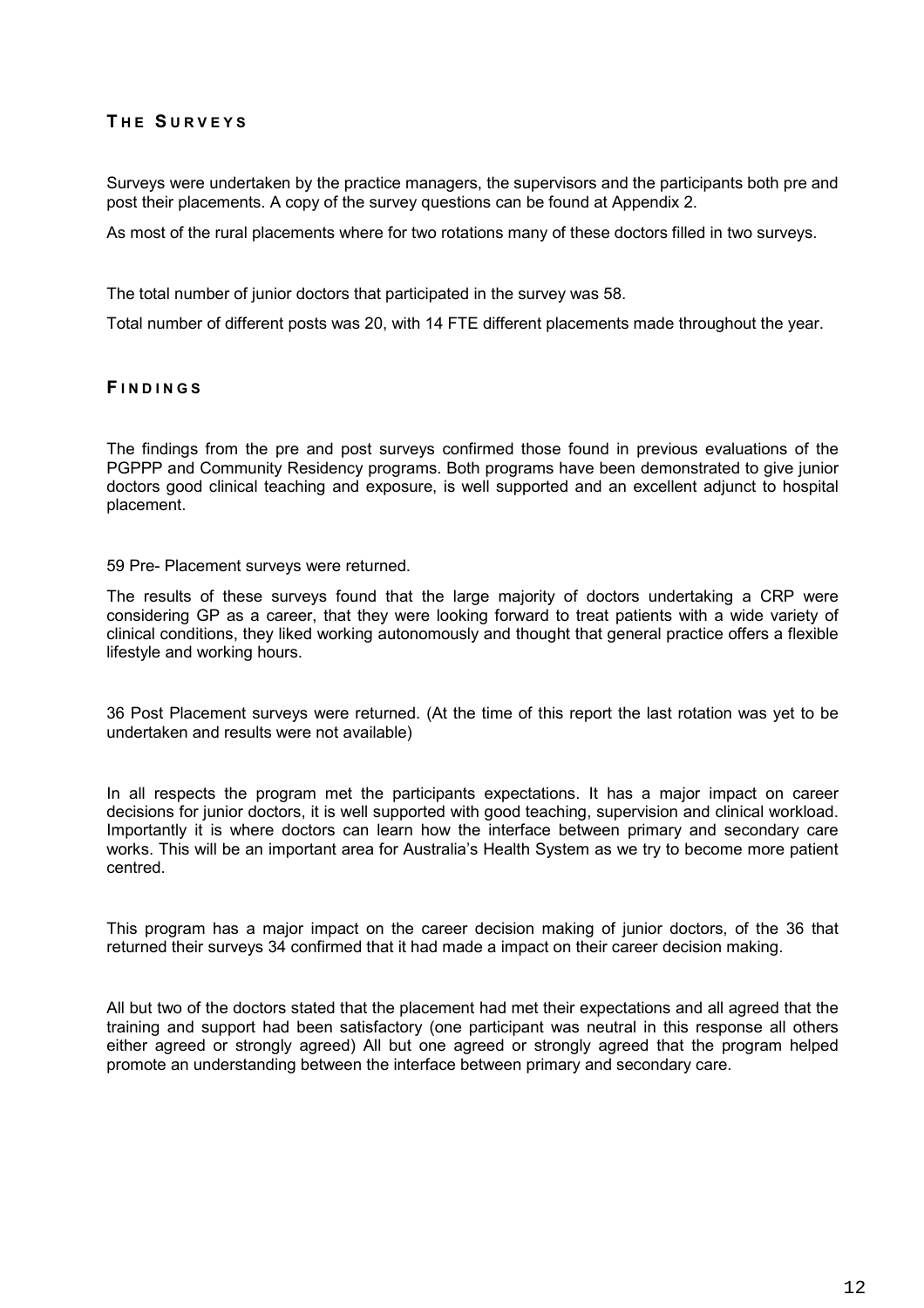#### **O V E R A L L E V A L U A T I O N F I N D I N G**

The evaluation of the community residency program found major benefits and high support from those participating. It is important to acknowledge the generous support by the WA State government who at the late hour intervened and funded the continuation of the previous PGPPP.

This short term response has ensured the program continued, albeit in a different form.

An unfortunate consequence of this action is that the community residency program has become just a small subsidiary of the existing hospital education and training rather than being fully integrated and alternative career pathway to primary and community based medical services.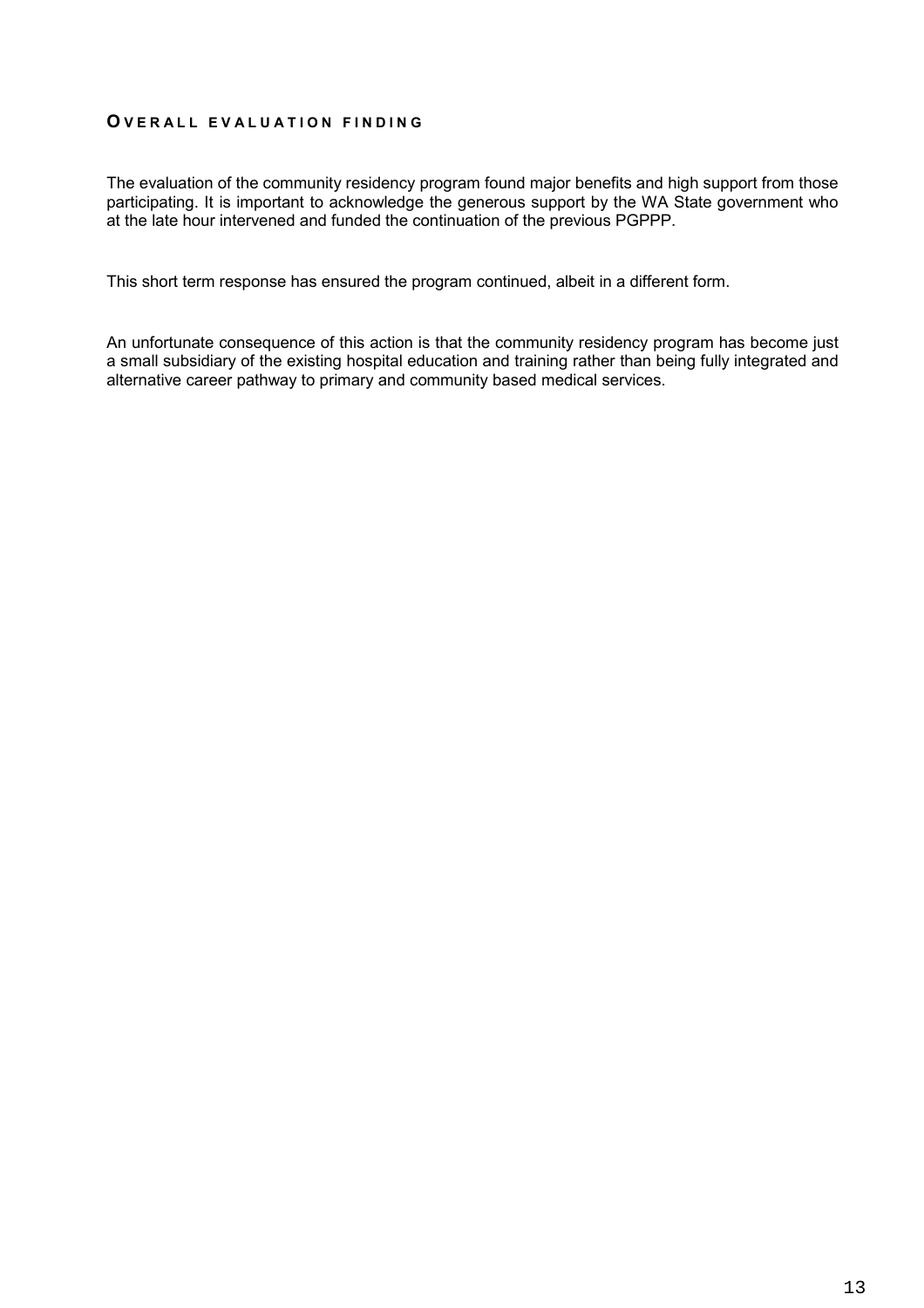# **5. APPENDICES**

# **A P P E N D I X 1 - T I M E L I N E S N E E D E D T O E F F E C T I V E L Y S U P P O R T A C O M M U N I T Y R E S I D E N C Y P R O G R A M**

The timelines needed to effectively support a community residency program are:

| First week of<br>April   | Practice contact made to make sure practices are available                                                                                                                                                                                |
|--------------------------|-------------------------------------------------------------------------------------------------------------------------------------------------------------------------------------------------------------------------------------------|
| April-June               | Information sessions for junior doctors with EOIs recorded. Includes the<br>Post Graduate Medical Council of WAs expo. All available positions for the<br>following year should to be known at this time for junior doctors to apply for. |
| Late May-June            | Application process for junior doctors                                                                                                                                                                                                    |
| Mid July                 | WAGPET notified of applications                                                                                                                                                                                                           |
| Mid July-August          | Processing of paperwork.                                                                                                                                                                                                                  |
| August                   | Interviews take place.                                                                                                                                                                                                                    |
| Mid August-<br>September | Processing of applications.                                                                                                                                                                                                               |
| Mid September            | Offers go out to junior doctors.                                                                                                                                                                                                          |
| September-<br>October    | Confirm and match placements, provider number applications. With<br>WAGPET no longer able to process 3GA provider numbers Rural Health<br>West applied for Rural Locum Relief Provider numbers where available.                           |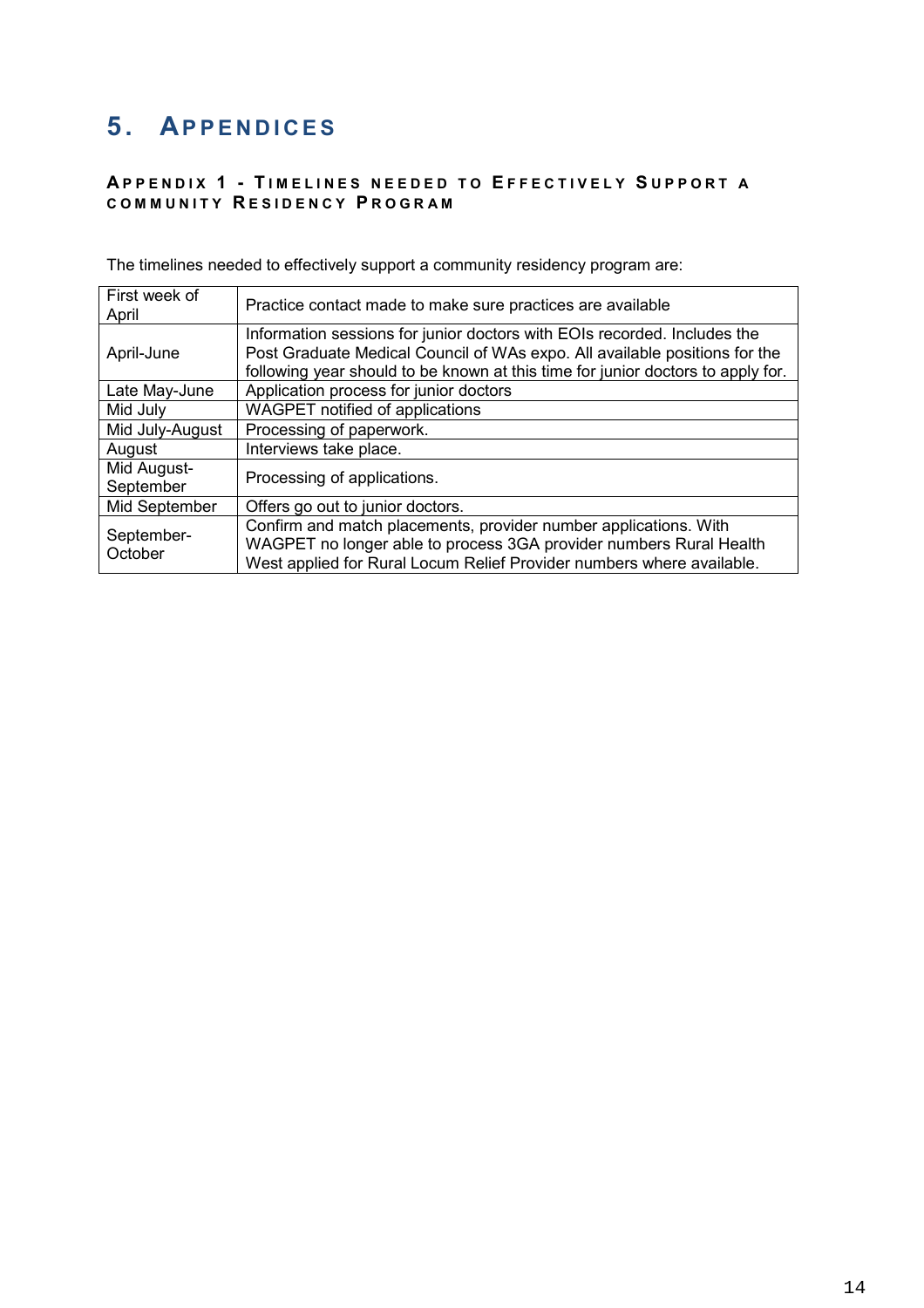# **A P P E N D I X 2 - S U R V E Y R E S U L T S**

Results of Surveys from the Participants, Supervisors and Practice Manage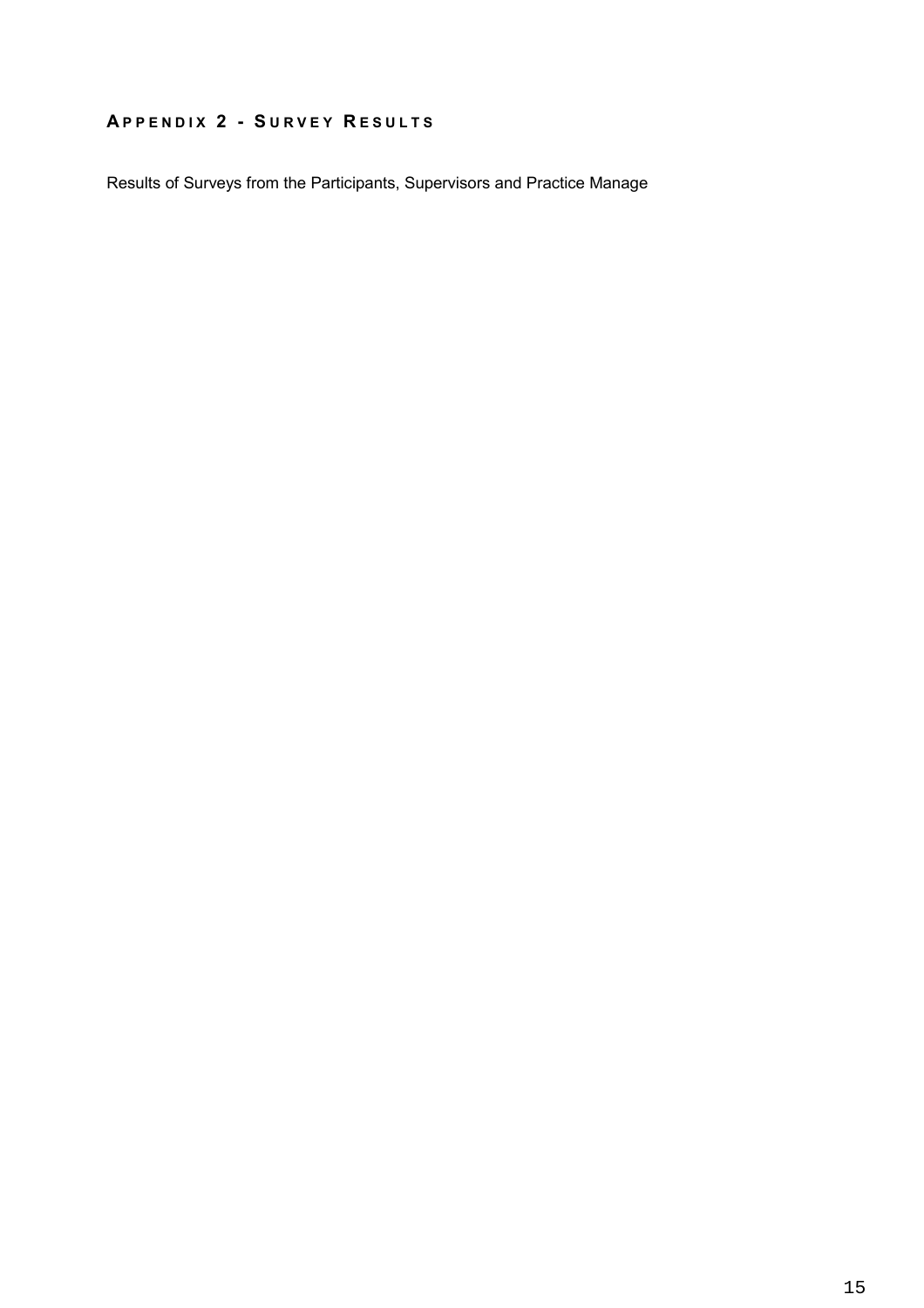|                           | Prevocational Post Placement Survey Data Term 1 2015 - De-identified                                                  |                 |                                                                            |                 |                                                                                                                                                                                                                                                   |   |                                                                                                                                                                              |                 |                                                                                                                                                                                                                                                                                                                                                         |                         |                                                                      |                |                                                                                                                                                                        |                 |                                                                                         |                                     | Mean % Median Mode |                         |                         |
|---------------------------|-----------------------------------------------------------------------------------------------------------------------|-----------------|----------------------------------------------------------------------------|-----------------|---------------------------------------------------------------------------------------------------------------------------------------------------------------------------------------------------------------------------------------------------|---|------------------------------------------------------------------------------------------------------------------------------------------------------------------------------|-----------------|---------------------------------------------------------------------------------------------------------------------------------------------------------------------------------------------------------------------------------------------------------------------------------------------------------------------------------------------------------|-------------------------|----------------------------------------------------------------------|----------------|------------------------------------------------------------------------------------------------------------------------------------------------------------------------|-----------------|-----------------------------------------------------------------------------------------|-------------------------------------|--------------------|-------------------------|-------------------------|
|                           |                                                                                                                       |                 | Participant 1                                                              |                 | Participant 2                                                                                                                                                                                                                                     |   | Participant 3                                                                                                                                                                |                 | Participant 4                                                                                                                                                                                                                                                                                                                                           |                         | Participant 5                                                        |                | Participant 6                                                                                                                                                          |                 | Participant 7                                                                           | Participant 8 - Did<br>not complete |                    |                         |                         |
|                           | Term/s Completed:                                                                                                     |                 | $\mathbf{1}$                                                               |                 |                                                                                                                                                                                                                                                   |   | $\overline{1}$                                                                                                                                                               |                 |                                                                                                                                                                                                                                                                                                                                                         |                         |                                                                      |                | $\overline{1}$                                                                                                                                                         |                 | $\mathbf{1}$                                                                            |                                     |                    |                         |                         |
|                           | Q1 My CRP placement met my                                                                                            | $\overline{4}$  | Agree                                                                      | $5\phantom{.0}$ | Strongly agree                                                                                                                                                                                                                                    |   | Agree                                                                                                                                                                        | $5\phantom{.0}$ | Strongly agree                                                                                                                                                                                                                                                                                                                                          | $\overline{4}$          | Agree                                                                | $\overline{4}$ | Agree                                                                                                                                                                  | $\overline{4}$  | Agree                                                                                   |                                     | 4.3 86%            | $\overline{\mathbf{4}}$ | $\overline{\mathbf{4}}$ |
|                           | expectations<br>Q2 My CRP placement has<br>enhanced my understanding<br>of the role of primary health<br>care doctor  | $5\phantom{.0}$ | Strongly agree                                                             | $5\phantom{.0}$ | Strongly agree                                                                                                                                                                                                                                    |   | Agree                                                                                                                                                                        |                 | Agree                                                                                                                                                                                                                                                                                                                                                   | $\overline{4}$          | Agree                                                                | 5              | Strongly agree                                                                                                                                                         | $5\phantom{.0}$ | Strongly agree                                                                          |                                     | 4.6 91%            | 5                       | 5                       |
| Q3                        | My CRP placement has<br>enhanced my understanding<br>of the interface between<br>primary and secondary health<br>care |                 | Agree                                                                      | $\overline{4}$  | Agree                                                                                                                                                                                                                                             |   | Agree                                                                                                                                                                        | $\overline{4}$  | Agree                                                                                                                                                                                                                                                                                                                                                   | $\overline{4}$          | Agree                                                                | 5              | Strongly agree                                                                                                                                                         |                 | Agree                                                                                   |                                     | 4.1 83%            | 4                       | $\overline{4}$          |
| Q4                        | My CRP placement has<br>enhanced my understanding<br>of continuity of care                                            | $\overline{4}$  | Agree                                                                      | $5\phantom{.0}$ | Strongly agree                                                                                                                                                                                                                                    |   | Agree                                                                                                                                                                        |                 | Agree                                                                                                                                                                                                                                                                                                                                                   | $\overline{4}$          | Agree                                                                | 5              | Strongly agree                                                                                                                                                         | $5\phantom{.0}$ | Strongly agree                                                                          |                                     | 4.4 89%            | 4                       | $\overline{\mathbf{4}}$ |
|                           | Q5 My CRP placement has<br>enhanced my understanding<br>of referral patterns between<br>primary and secondary care    | $5\phantom{.0}$ | Strongly agree                                                             | $5\phantom{.0}$ | Strongly agree                                                                                                                                                                                                                                    |   | Agree                                                                                                                                                                        | $5\phantom{.0}$ | Strongly agree                                                                                                                                                                                                                                                                                                                                          | $\overline{4}$          | Agree                                                                |                | Agree                                                                                                                                                                  |                 | Agree                                                                                   |                                     | 4.4 89%            | 4                       | $\overline{\mathbf{4}}$ |
| Q <sub>6</sub>            | I was satisfied with the level of<br>patient contact provided to me<br>during my CRP placement                        | 5               | Strongly agree                                                             | $5\phantom{.0}$ | Strongly agree                                                                                                                                                                                                                                    |   | Agree                                                                                                                                                                        | 5               | Strongly agree                                                                                                                                                                                                                                                                                                                                          |                         | Agree                                                                | 5              | Strongly agree                                                                                                                                                         | $5\phantom{.0}$ | Strongly agree                                                                          |                                     | 4.7 94%            | 5                       | 5                       |
| Q7                        | I was satisfied with the level of<br>clinical training opportunities<br>provided to me during my<br>CRP placement     | $5\phantom{.0}$ | Strongly agree                                                             | $5\phantom{.0}$ | Strongly agree                                                                                                                                                                                                                                    |   | Agree                                                                                                                                                                        |                 | Agree                                                                                                                                                                                                                                                                                                                                                   | $\overline{4}$          | Agree                                                                | 4              | Agree                                                                                                                                                                  | $5\phantom{.0}$ | Strongly agree                                                                          |                                     | 4.4 89%            | 4                       | $\overline{\mathbf{4}}$ |
| Q8                        | I was satisfied with the level of<br>clinical supervision provided to<br>me during my CRP placement                   | 5               | Strongly agree                                                             | $5\phantom{.0}$ | Strongly agree                                                                                                                                                                                                                                    |   | Agree                                                                                                                                                                        | 5               | Strongly agree                                                                                                                                                                                                                                                                                                                                          |                         | Agree                                                                |                | Agree                                                                                                                                                                  |                 | Agree                                                                                   |                                     | 4.4 89%            | 4                       |                         |
| Q9                        | I was satisfied with the level of<br>training and support provided<br>to me during my CRP<br>placement                | $5\overline{)}$ | Strongly agree                                                             | $5\phantom{.0}$ | Strongly agree                                                                                                                                                                                                                                    |   | Agree                                                                                                                                                                        |                 | Agree                                                                                                                                                                                                                                                                                                                                                   | $\overline{\mathbf{4}}$ | Agree                                                                | 4              | Agree                                                                                                                                                                  |                 | Agree                                                                                   |                                     | 4.3 86%            | 4                       | $\overline{\mathbf{4}}$ |
|                           | Q10 My CRP placement has<br>provided me with a valuable<br>learning experience                                        | $5\phantom{.0}$ | Strongly agree                                                             | $5\phantom{.0}$ | Strongly agree                                                                                                                                                                                                                                    |   | Agree                                                                                                                                                                        | 5               | Strongly agree                                                                                                                                                                                                                                                                                                                                          | $\overline{4}$          | Agree                                                                |                | Agree                                                                                                                                                                  | $5\overline{5}$ | Strongly agree                                                                          |                                     | 4.6 91%            | 5                       |                         |
|                           | Q11   I am better informed of my<br>career decision as a result of<br>the CRP                                         | $5\phantom{.0}$ | Yes                                                                        | 5               | Yes                                                                                                                                                                                                                                               | 5 | Yes                                                                                                                                                                          | 5               | Yes                                                                                                                                                                                                                                                                                                                                                     | $5\phantom{.0}$         | Yes                                                                  | 5              | Yes                                                                                                                                                                    | 5               | Yes                                                                                     |                                     | 5.0 100%           | 5                       | -5                      |
| ents <sub>1</sub><br>comm | What were the three things<br>you learnt from this CRP<br>placement?                                                  |                 | Communication<br>skills<br>Basics of palliative<br>care<br>Pain management |                 | Communication skills<br>with both patient and<br>family<br>Symptom<br>management skills<br>How to discuss<br>difficult end of life<br>issues such as CPR.<br>end of life wishes.<br>when to stop invasive<br>investigations,<br>guiding patients. |   | 1. Navigating the<br>difficulties of rural<br>health care<br>2. Navigating the<br>difficulties of<br>Aboriginal health<br>3. Increased<br>independence in<br>decision-making |                 | - better<br>understanding and<br>confidence in<br>management of<br>paediatric patients in<br>general practice<br>setting<br>- at least a basic<br>understanding of the<br>MBS, improved<br>understanding of<br>billing and also<br>GPMP/TCA/715s etc<br>- improved knowledge<br>and confidence in<br>obstetrics (in both<br>GP and hospital<br>setting) |                         | antenatal care<br>how to approach sick<br>child<br>Rx of miscarriage |                | Palliative care in the<br>community -<br>challenges, benefits<br>Role of GP beyond<br>clinic<br>Importance of<br>sufficient hospital<br>referrals to<br>community care |                 | logistics of billing<br>look into broad scope<br>of GP medicine<br>communication skills |                                     |                    |                         |                         |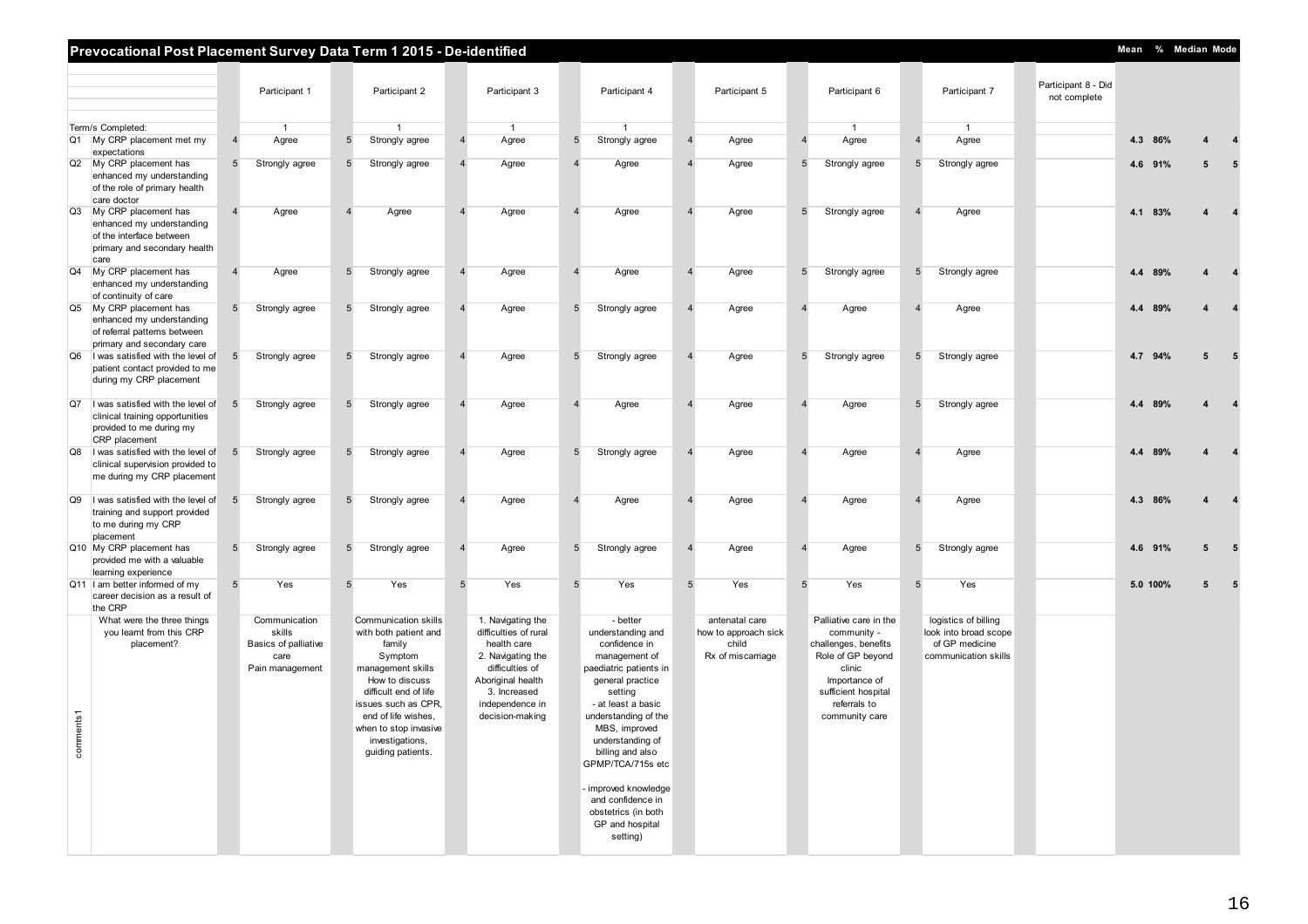|           | Prevocational Post Placement Survey Data Term 1 2015 - De-identified<br>Ratings Q1-10 |     | <b>Strongly Agree</b>                                                                                                                                                                                          | $5\phantom{.0}$ | Agree                                                                                                                                                                                                                                                                                                                                                                                                 |     | 4 Neither agree nor<br>disagree                                                                                                                                                                                  | $\mathbf{3}$ | disagree                                                                                                                                                                                                                                                                          |     | 2 strongly disagree |     |                                                                                                                                                                                                                                                |     |                                                                                               |    |                    |         |  |
|-----------|---------------------------------------------------------------------------------------|-----|----------------------------------------------------------------------------------------------------------------------------------------------------------------------------------------------------------------|-----------------|-------------------------------------------------------------------------------------------------------------------------------------------------------------------------------------------------------------------------------------------------------------------------------------------------------------------------------------------------------------------------------------------------------|-----|------------------------------------------------------------------------------------------------------------------------------------------------------------------------------------------------------------------|--------------|-----------------------------------------------------------------------------------------------------------------------------------------------------------------------------------------------------------------------------------------------------------------------------------|-----|---------------------|-----|------------------------------------------------------------------------------------------------------------------------------------------------------------------------------------------------------------------------------------------------|-----|-----------------------------------------------------------------------------------------------|----|--------------------|---------|--|
|           |                                                                                       |     |                                                                                                                                                                                                                |                 |                                                                                                                                                                                                                                                                                                                                                                                                       |     |                                                                                                                                                                                                                  |              |                                                                                                                                                                                                                                                                                   |     |                     |     |                                                                                                                                                                                                                                                |     |                                                                                               |    |                    |         |  |
|           |                                                                                       |     |                                                                                                                                                                                                                |                 |                                                                                                                                                                                                                                                                                                                                                                                                       |     |                                                                                                                                                                                                                  |              |                                                                                                                                                                                                                                                                                   |     |                     |     |                                                                                                                                                                                                                                                |     |                                                                                               |    | Mean % Median Mode |         |  |
|           | Score / 55                                                                            | 95% |                                                                                                                                                                                                                | 98%             |                                                                                                                                                                                                                                                                                                                                                                                                       | 82% |                                                                                                                                                                                                                  | 91%          |                                                                                                                                                                                                                                                                                   | 82% |                     | 89% |                                                                                                                                                                                                                                                | 91% |                                                                                               | 0% |                    | 90% 90% |  |
|           |                                                                                       | 52  |                                                                                                                                                                                                                | 54              |                                                                                                                                                                                                                                                                                                                                                                                                       | 45  |                                                                                                                                                                                                                  | 50           |                                                                                                                                                                                                                                                                                   | 45  |                     | 49  |                                                                                                                                                                                                                                                | 50  | Average                                                                                       |    | 49.29              |         |  |
| comments3 | Please comment on the<br>weaknesses.                                                  |     | Limited number of<br>joint visits with<br>seniors - good<br>experience to see<br>different<br>communication<br>styles                                                                                          |                 | None identified.                                                                                                                                                                                                                                                                                                                                                                                      |     | -Limited specialty<br>exposure<br>-Rosters can<br>sometimes change<br>last minute e.g. for<br>Roebourne and<br>Onslow                                                                                            |              | - doing the term as a<br>week about between<br>the hospital and<br><b>BRAMS - I think it</b><br>would be more<br>beneficial to do the<br>terms in two five<br>week blocks<br>- the MBS and<br>prescribing modules<br>did not increase my<br>understanding of the<br>MBS that well |     |                     |     | Not always having<br>answers available to<br>teaching modules<br>Sometimes at client's<br>houses not being<br>able to contact<br>someone for<br>advice/assistance in<br>short space of time,<br>though usually<br>reasonable amount of<br>time |     | not as many cases of<br>chronic disease<br>management                                         |    |                    |         |  |
| comments2 | Please comment on the<br>strengths of the placement                                   |     | Incredibly well<br>organised, fulfilling<br>placement. Good<br>level of weekly<br>education and patient<br>contact, will be so<br>useful for the rest of<br>my career - every GP<br>trainee should do<br>this! |                 | Fantastic placement!<br>Gives RMOs<br>independence to feel<br>like doctors, to feel<br>they have their own<br>patient's but with a<br>huge amount of<br>support available on<br>the phone and able to<br>review in person after<br>phone call. Fantastic<br>GP mentors, Dr<br>Pamela Williams was<br>an incredible source<br>of knowledge and<br>support. Also great<br>formal teaching each<br>week. |     | -Flexible - ability to<br>choose any field and<br>pursue it<br>-Independence<br>-Great work-life<br>balance<br>-Exposure to rural<br>and Aboriginal<br>health<br>-Great supervisors<br>and teams to work<br>with |              | - able to work through<br>GP patient's/cases at<br>own pace to improve<br>skills and confidence<br>- opportunity to do<br>obstetrics at the<br>hospital as well<br>(especially as this is<br>a predominately GP-<br>obs run service at<br>Broome hospital)                        |     |                     |     | Autonomy permitted<br>while supervision<br>available<br>Knowledge<br>accumulation<br>Teaching provided<br>Experience of GP<br>besides GP clinic                                                                                                |     | lots of exposure and<br>patient contact<br>broad variety of<br>cases and new<br>presentations |    |                    |         |  |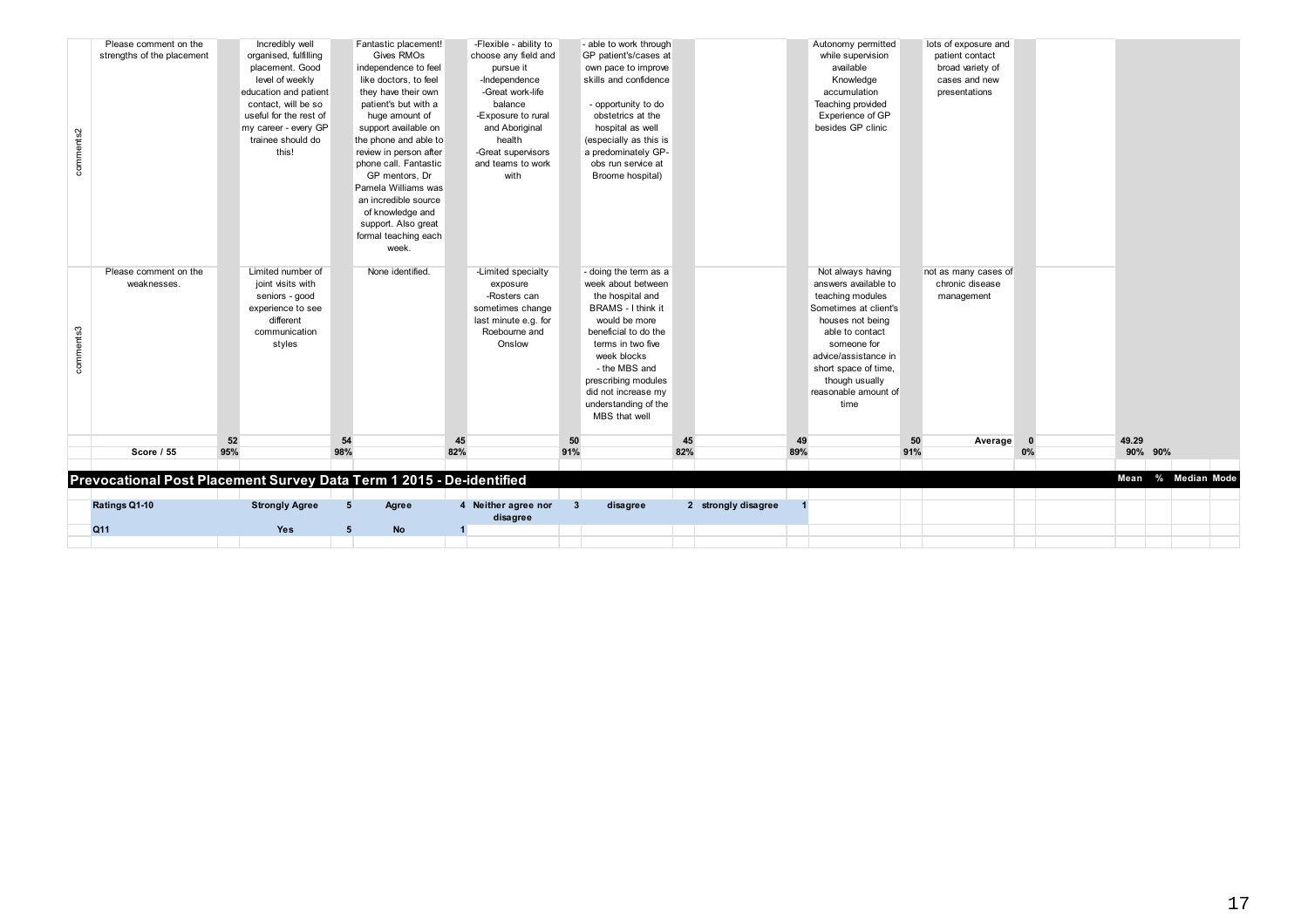|           | Prevocational Post Placement Survey Data Term 2 2015 - De-identified                                                 |                                                                                                                                                                                              |                                     |                                                                                                                                  |                                                                                                                                                                                         |                                                                                                                                                                            |                                                                                                                                                                |                                                                                                                                      |                                                                                                                                                                 |                                                                                                                                                                          |                                                                                                                                                                            |
|-----------|----------------------------------------------------------------------------------------------------------------------|----------------------------------------------------------------------------------------------------------------------------------------------------------------------------------------------|-------------------------------------|----------------------------------------------------------------------------------------------------------------------------------|-----------------------------------------------------------------------------------------------------------------------------------------------------------------------------------------|----------------------------------------------------------------------------------------------------------------------------------------------------------------------------|----------------------------------------------------------------------------------------------------------------------------------------------------------------|--------------------------------------------------------------------------------------------------------------------------------------|-----------------------------------------------------------------------------------------------------------------------------------------------------------------|--------------------------------------------------------------------------------------------------------------------------------------------------------------------------|----------------------------------------------------------------------------------------------------------------------------------------------------------------------------|
|           |                                                                                                                      |                                                                                                                                                                                              |                                     |                                                                                                                                  |                                                                                                                                                                                         |                                                                                                                                                                            |                                                                                                                                                                |                                                                                                                                      |                                                                                                                                                                 |                                                                                                                                                                          |                                                                                                                                                                            |
|           |                                                                                                                      | Participant 1                                                                                                                                                                                | Participant 2 - Did<br>not complete | Participant 3                                                                                                                    | Participant 4                                                                                                                                                                           | Participant 5                                                                                                                                                              | Participant 6                                                                                                                                                  | Participant 7                                                                                                                        | Participant 8                                                                                                                                                   | Participant 9                                                                                                                                                            | Participant 10                                                                                                                                                             |
|           | Term/s Completed:                                                                                                    | 1 (rotation 2)                                                                                                                                                                               |                                     |                                                                                                                                  | Term 2 - CRP                                                                                                                                                                            |                                                                                                                                                                            | $\overline{2}$                                                                                                                                                 | $\mathfrak{p}$                                                                                                                       | 1&2                                                                                                                                                             | term 2, palliative care                                                                                                                                                  | One and Two                                                                                                                                                                |
|           | Q1 My CRP placement met my<br>expectations                                                                           | 5 Strongly agree                                                                                                                                                                             |                                     | 4 Agree                                                                                                                          | 4 Agree                                                                                                                                                                                 | 4 Agree                                                                                                                                                                    | 4 Agree                                                                                                                                                        | 4 Agree                                                                                                                              | 5 Strongly agree                                                                                                                                                | 5 Strongly agree                                                                                                                                                         | 4 Agree                                                                                                                                                                    |
|           | Q2 My CRP placement has<br>enhanced my understanding<br>of the role of primary health<br>care doctor                 | 4 Agree                                                                                                                                                                                      |                                     | 4 Agree                                                                                                                          | 4 Agree                                                                                                                                                                                 | 5 Strongly agree                                                                                                                                                           | 4 Agree                                                                                                                                                        | 4 Agree                                                                                                                              | 5 Strongly agree                                                                                                                                                | 5 Strongly agree                                                                                                                                                         | 5 Strongly agree                                                                                                                                                           |
|           | Q3 My CRP placement has<br>enhanced my understanding<br>of the interface between<br>primary and secondary health     | 5 Strongly agree                                                                                                                                                                             |                                     | 4 Agree                                                                                                                          | 4 Agree                                                                                                                                                                                 | 4 Agree                                                                                                                                                                    | 4 Agree                                                                                                                                                        | 4 Agree                                                                                                                              | 5 Strongly agree                                                                                                                                                | 5 Strongly agree                                                                                                                                                         | 5 Strongly agree                                                                                                                                                           |
|           | Q4 My CRP placement has<br>enhanced my understanding<br>of continuity of care                                        | 5 Strongly disagree                                                                                                                                                                          |                                     | 5 Strongly disagree                                                                                                              | 2 Disagree                                                                                                                                                                              | 1 Strongly disagree                                                                                                                                                        | 1 Strongly disagree                                                                                                                                            | 1 Strongly disagree                                                                                                                  | 2 Disagree                                                                                                                                                      | 2 Disagree                                                                                                                                                               | 5 Strongly disagree                                                                                                                                                        |
|           | Q5 My CRP placement has<br>enhanced my understanding<br>of referral patterns between<br>primary and secondary care   | 4 Agree                                                                                                                                                                                      |                                     | 4 Agree                                                                                                                          | 4 Agree                                                                                                                                                                                 | 5 Strongly agree                                                                                                                                                           | 4 Agree                                                                                                                                                        | 4 Agree                                                                                                                              | 4 Agree                                                                                                                                                         | 5 Strongly agree                                                                                                                                                         | 4 Agree                                                                                                                                                                    |
| Q6        | I was satisfied with the level of<br>patient contact provided to me<br>during my CRP placement                       | 5 Strongly agree                                                                                                                                                                             |                                     | 4 Agree                                                                                                                          | 4 Agree                                                                                                                                                                                 | 5 Strongly agree                                                                                                                                                           | 3 Neutral                                                                                                                                                      | 4 Agree                                                                                                                              | 5 Strongly agree                                                                                                                                                | 4 Agree                                                                                                                                                                  | 5 Strongly agree                                                                                                                                                           |
|           | Q7 I was satisfied with the level of<br>clinical training opportunities<br>provided to me during my<br>CRP placement | 4 Agree                                                                                                                                                                                      |                                     | 4 Agree                                                                                                                          | 4 Agree                                                                                                                                                                                 | 5 Strongly agree                                                                                                                                                           | 3 Neutral                                                                                                                                                      | 4 Agree                                                                                                                              | 5 Strongly agree                                                                                                                                                | 4 Agree                                                                                                                                                                  | 5 Strongly agree                                                                                                                                                           |
| Q8        | I was satisfied with the level of<br>clinical supervision provided to<br>me during my CRP placement                  | 5 Strongly agree                                                                                                                                                                             |                                     | 4 Agree                                                                                                                          | 4 Agree                                                                                                                                                                                 | 5 Strongly agree                                                                                                                                                           | 4 Agree                                                                                                                                                        | 4 Agree                                                                                                                              | 5 Strongly agree                                                                                                                                                | 4 Agree                                                                                                                                                                  | 5 Strongly agree                                                                                                                                                           |
| Q9        | I was satisfied with the level of<br>training and support provided<br>to me during my CRP<br>placement               | 5 Strongly agree                                                                                                                                                                             |                                     | 4 Agree                                                                                                                          | 4 Agree                                                                                                                                                                                 | 5 Strongly agree                                                                                                                                                           | 5 Strongly agree                                                                                                                                               | 4 Agree                                                                                                                              | 5 Strongly agree                                                                                                                                                | 5 Strongly agree                                                                                                                                                         | 4 Agree                                                                                                                                                                    |
| Q10 Nei   |                                                                                                                      | 5 Strongly agree                                                                                                                                                                             |                                     | 4 Agree                                                                                                                          | 5 Strongly agree                                                                                                                                                                        | 5 Strongly agree                                                                                                                                                           | 4 Agree                                                                                                                                                        | 4 Agree                                                                                                                              | 5 Strongly agree                                                                                                                                                | 5 Strongly agree                                                                                                                                                         | 5 Strongly agree                                                                                                                                                           |
|           | Q11 I am better informed of my<br>career decision as a result of<br>the CRP                                          | 5 Yes                                                                                                                                                                                        |                                     | 5 Yes                                                                                                                            | 5 Yes                                                                                                                                                                                   | 5 Yes                                                                                                                                                                      | 5 Yes                                                                                                                                                          | 5 Yes                                                                                                                                | 5 Yes                                                                                                                                                           | 5 Yes                                                                                                                                                                    | 5 Yes                                                                                                                                                                      |
| comments1 | What were the three things<br>you learnt from this CRP<br>placement?                                                 | Assessment of<br>common conditions<br>treated by Silverchain<br>home hospital -<br>cellulitis.<br>anticoagulation, etc<br>Home visits, learning                                              |                                     | importance of<br>primary care and<br>continuity<br>role of a GP in<br>primary healthcare<br>and prevention<br>broad spectrum and | 1) Role of Aboriginal<br>community<br>controlled health<br>services<br>2) Chronic diseases<br>management plan<br>3) Safety network                                                      | The strengths and<br>limitations of what is<br>available to patients<br>in the community.<br>Expanded on<br>knowledge of pain<br>management, opioid                        | 1. The services<br>available in<br>community<br>medicine<br>2. Management of<br>cellulitis in the<br>community                                                 | - Importance of<br>primary health care<br>- Paediatric skills<br>and knowledge<br>- Importance of<br>continuity of care              | Strategies in<br>communicating with<br>and providing<br>healthcare to<br>Indigenous patients<br>Practical -<br>opportunity to                                   | Palliative care<br>principles of<br>management<br>Team approached<br>care and liaison<br>Communication<br>skills and discussing                                          | Three important<br>things I learnt<br>include how to<br>properly assess a<br>newborn.<br>communication with<br>a palliative patient                                        |
| comments2 | Please comment on the<br>strengths of the placement                                                                  | Gave me a good<br>understanding of<br>community medicine<br>and its role -<br>something I could not<br>really have gained<br>with any other RMO<br>rotation.                                 |                                     | patient exposure,<br>opportunity                                                                                                 | 1) Very supportive<br>well educated teams<br>of GP Supervisors<br>2) Hands-on<br>experience<br>(performing a number<br>of procedures-skin<br>lesion excisions,                          | Great supervision<br>and support, GP<br>mentor very<br>accessible and<br>available and<br>supportive                                                                       | Excellent level of<br>support and good<br>teaching sessions                                                                                                    | Good patient<br>exposure, abtility to<br>be independent and<br>lead within your<br>limits.                                           | This was an<br>absolutely fantastic<br>placement. Being<br>the only resident at<br>the Kununuma<br>District Hospital was<br>a definite strength; I<br>had ample | Flexibility<br>Autonomy and<br>independence but<br>with great support<br>from other doctors<br>and nursing staff<br>Team based<br>approach                               | My term was split<br>2.5 days a week at<br>each placement.<br>Working with Silver<br>Chain was excellent<br>great support,<br>excellent team work<br>and an overall        |
| comments3 | Please comment on the<br>weaknesses                                                                                  | The variety of<br>conditions I was<br>exposed to were<br>limited - but that is<br>unavoidable as home<br>hospital only treats a<br>limited number of<br>conditions. Still a<br>very valuable |                                     | teaching, more one<br>on one teaching is<br>required                                                                             | There was an<br>introduction to<br>practice, software<br>etc at DAHS and<br>Derby hospital (they<br>use different<br>software) on my 1st<br>day of arrival (just a<br>few minutes after | daily<br>structure/expectation<br>s of RMO.<br>I felt unsure of my<br>role i.e. which<br>patients I should<br>see, when I should<br>see them? What my<br>role was and some | Scope of practice in<br>home hospital<br>limited - cellulitis,<br>warfarinisation. UTI's.<br>but not much other<br>variety in terms of<br>clinical experience. | More formal teaching<br>needed as different<br>GPs don't always<br>give on the job<br>teaching and this<br>can't be relied<br>upson. | It would have been<br>nice to have some<br>more exposure to<br>AMS placement.                                                                                   | At times was a bit<br>slow, however this<br>also gave me time to<br>do reading,<br>education and<br>reflection, but could<br>have had bigger<br>workload<br>occasionally | My term at Swan<br>Districts could do<br>with much<br>improvement. The<br>formal teaching was<br>poorly organised and<br>structured with<br>frequent<br>cancellations. On- |
|           |                                                                                                                      | 52<br>95%                                                                                                                                                                                    | $\mathbf{0}$<br>0%                  | 46<br>84%                                                                                                                        | 44<br>80%                                                                                                                                                                               | 49<br>89%                                                                                                                                                                  | 41<br>75%                                                                                                                                                      | 42<br>76%                                                                                                                            | 51<br>93%                                                                                                                                                       | 49<br>89%                                                                                                                                                                | 52<br>95%                                                                                                                                                                  |
|           |                                                                                                                      |                                                                                                                                                                                              |                                     |                                                                                                                                  |                                                                                                                                                                                         |                                                                                                                                                                            |                                                                                                                                                                |                                                                                                                                      |                                                                                                                                                                 |                                                                                                                                                                          |                                                                                                                                                                            |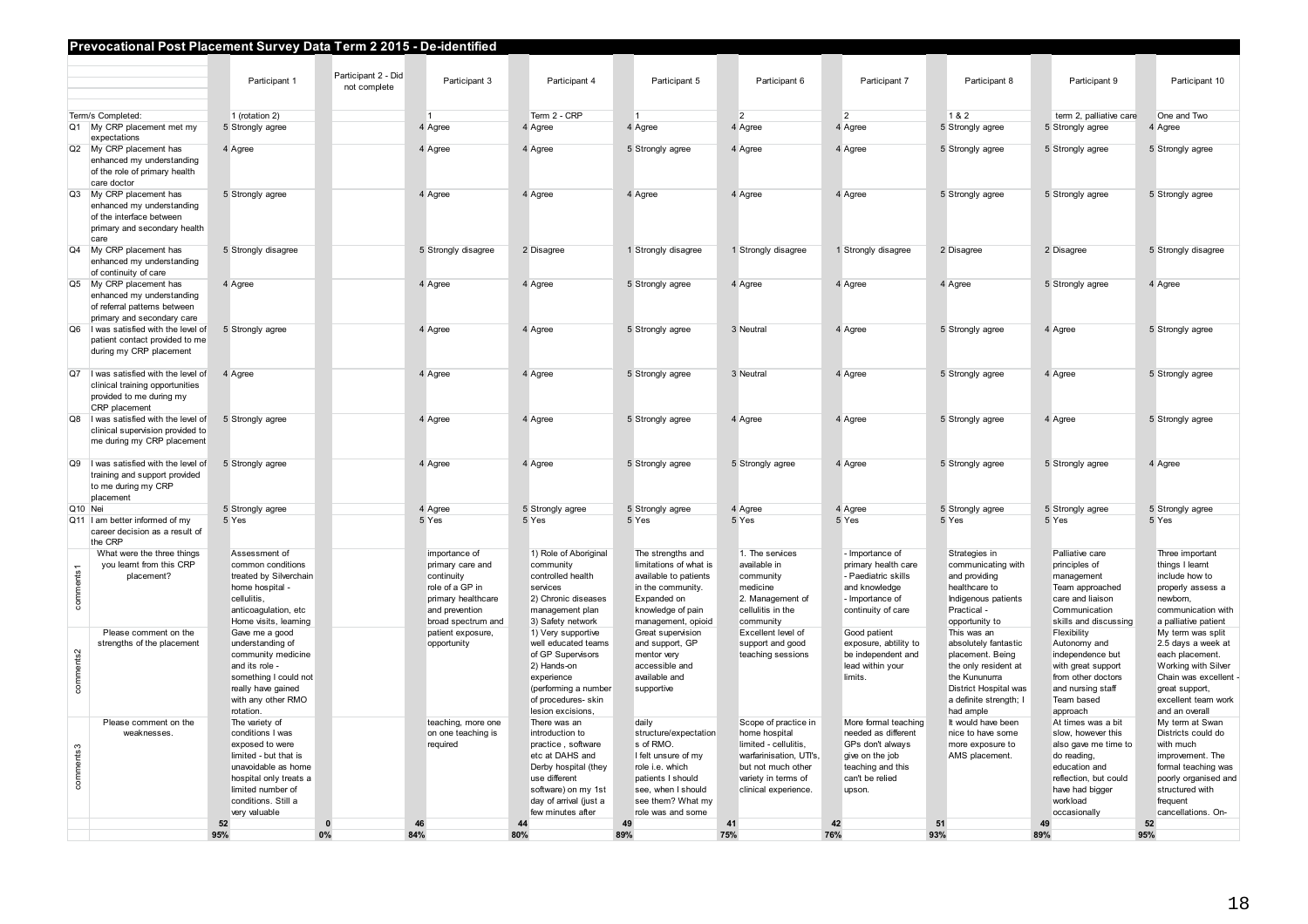| Prevocational Post Placement Survey Data Term 2 2015 - De-identified |                       |           |                                 |          |                   |  |  |  |  |  |
|----------------------------------------------------------------------|-----------------------|-----------|---------------------------------|----------|-------------------|--|--|--|--|--|
|                                                                      |                       |           |                                 |          |                   |  |  |  |  |  |
| Ratings Q1-10                                                        | <b>Strongly Agree</b> | Agree     | 1 Neither agree nor<br>disagree | disagree | strongly disagree |  |  |  |  |  |
| Q <sub>11</sub>                                                      | Yes                   | <b>No</b> |                                 |          |                   |  |  |  |  |  |
|                                                                      |                       |           |                                 |          |                   |  |  |  |  |  |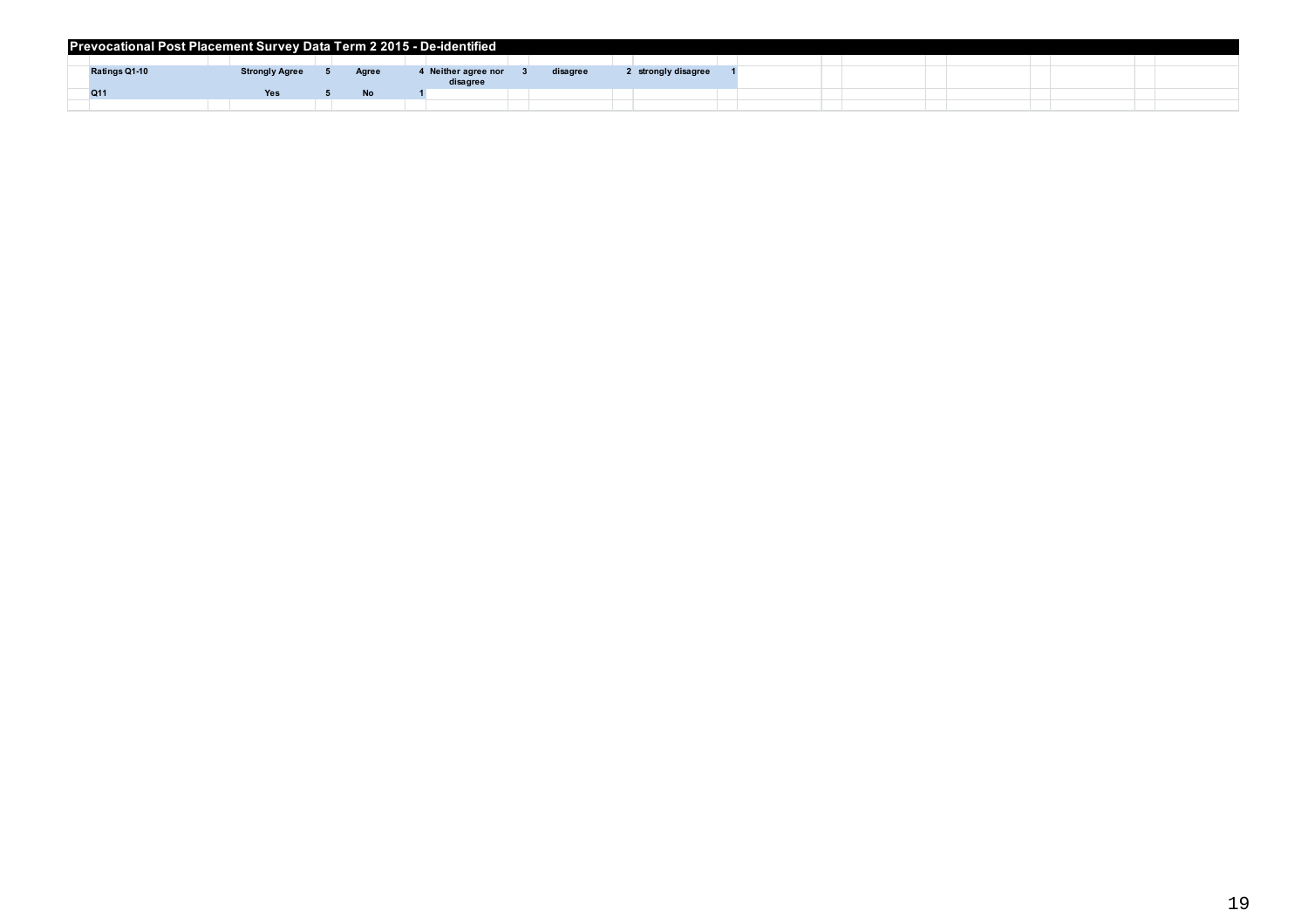|                | Prevocational Pre Placement Survey Data Term 1 2015 - De-identified                                                   |                      |                      |                      |                      |                      |                      |                      |                      |                      |
|----------------|-----------------------------------------------------------------------------------------------------------------------|----------------------|----------------------|----------------------|----------------------|----------------------|----------------------|----------------------|----------------------|----------------------|
|                |                                                                                                                       | <b>Participant 1</b> | <b>Participant 2</b> | <b>Participant 3</b> | <b>Participant 4</b> | <b>Participant 5</b> | <b>Participant 6</b> | <b>Participant 7</b> | <b>Participant 8</b> | <b>Participant 9</b> |
| Q <sub>1</sub> | I am considering<br>a career in<br><b>General Practice</b>                                                            | Strongly<br>agree    | Disagree             | Strongly<br>agree    | Strongly<br>agree    | Strongly<br>agree    | Agree                | Agree                | Agree                | Agree                |
| Q2             | I am considering<br>other options<br>such as specialty<br>training                                                    | Disagree             | Agree                | Disagree             | Strongly<br>agree    | Agree                | Agree                | Agree                | Agree                | Strongly agree       |
| Q3             | I consider skills<br>that I will learn in<br>the GP setting to<br>be practically<br>useful in the<br>hospital setting | Strongly<br>agree    | Agree                | Agree                | Strongly<br>agree    | Agree                | Agree                | Agree                | Agree                | Agree                |
| Q4             | In the hospital,<br>there is an<br>opportunity to<br>practice<br>preventative and<br>continuity care                  | Strongly<br>agree    | Agree                | Agree                | Strongly<br>agree    | Disagree             | Agree                | Agree                | Agree                | Agree                |
| Q <sub>5</sub> | I am confident in<br>working<br>autonomously<br>when diagnosing<br>and treating<br>patients                           | Agree                | Strongly<br>disagree | Agree                | Agree                | Agree                | Agree                | Agree                | Disagree             | Strongly agree       |
| Q <sub>6</sub> | I have a practical<br>understanding of<br>how to<br>administer the<br>Australian<br>Healthcare<br>system              | Agree                | Agree                | Agree                | Agree                | Agree                | Agree                | Agree                | Disagree             | Agree                |
| Q7             | I have a<br>comprehensive<br>understanding of<br>the interface<br>between primary<br>and secondary<br>care            | Agree                | Agree                | Agree                | Agree                | Disagree             | Agree                | Agree                | Disagree             | Agree                |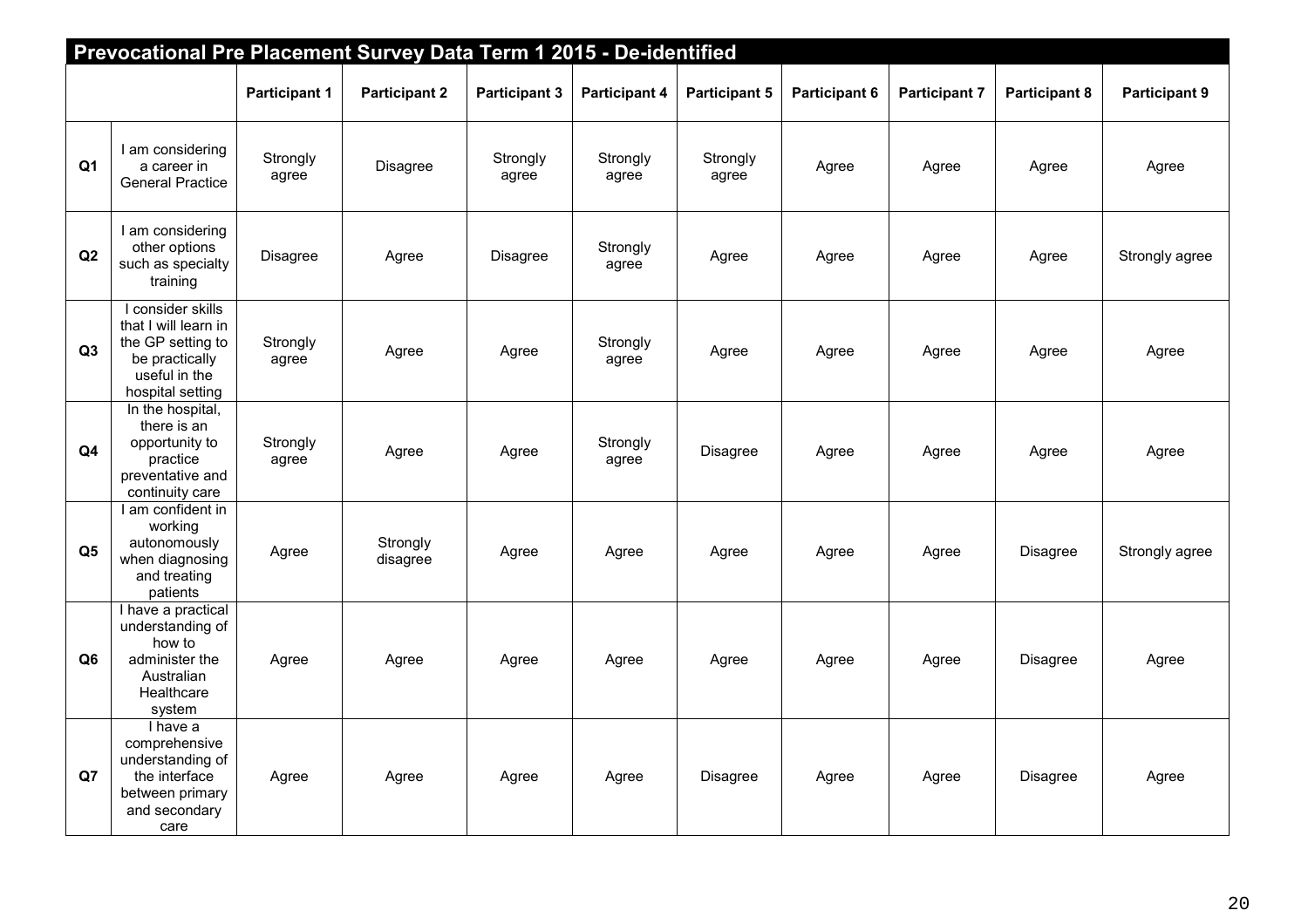| Q8                             | I currently see a<br>wide range of<br>patients and<br>medical<br>conditions                                                                              | Agree             | Agree             | Agree          | Agree             | Disagree          | Agree | Agree | Disagree          | Strongly agree |
|--------------------------------|----------------------------------------------------------------------------------------------------------------------------------------------------------|-------------------|-------------------|----------------|-------------------|-------------------|-------|-------|-------------------|----------------|
| Q9                             | I believe that<br>general practice<br>will offer me the<br>opportunity to<br>see and treat a<br>wide variety of<br>patients and<br>medical<br>conditions | Strongly<br>agree | Agree             | Strongly agree | Strongly<br>agree | Agree             | Agree | Agree | Strongly<br>agree | Strongly agree |
| Q10                            | I feel that<br>general practice<br>offers flexibility<br>in terms of<br>lifestyle and<br>working hours                                                   | Agree             | Strongly<br>agree | Strongly agree | Agree             | Strongly<br>agree | Agree | Agree | Strongly<br>agree | Strongly agree |
| omments<br>$\overline{a}$<br>Õ | Please write any<br>additional<br>comments<br>regarding your<br>expectations                                                                             |                   |                   |                |                   |                   |       |       |                   |                |

|                | Prevocational Pre Placement Survey Data Term 1 2015 - De-identified |                   |                       |                   |                          |                   |                   |                   |                       |  |  |  |
|----------------|---------------------------------------------------------------------|-------------------|-----------------------|-------------------|--------------------------|-------------------|-------------------|-------------------|-----------------------|--|--|--|
|                |                                                                     | Participant<br>10 | <b>Participant 11</b> | Participant<br>12 | <b>Participant</b><br>13 | Participant<br>14 | Participant<br>15 | Participant<br>16 | <b>Participant 17</b> |  |  |  |
| Q <sub>1</sub> | am considering a career in<br><b>General Practice</b>               | Strongly<br>agree | Strongly<br>disagree  | Agree             | Strongly<br>agree        | Strongly<br>agree | Strongly<br>agree | Strongly<br>agree | Strongly agree        |  |  |  |
| Q2             | I am considering a career in<br><b>General Practice</b>             | Agree             | <b>Disagree</b>       | Agree             | Agree                    | Agree             | Disagree          | Agree             | Strongly<br>disagree  |  |  |  |
| Q <sub>3</sub> | I am considering a career in<br><b>General Practice</b>             | Strongly<br>agree | Agree                 | Agree             | Agree                    | Strongly<br>agree | Agree             | Strongly<br>agree | Strongly agree        |  |  |  |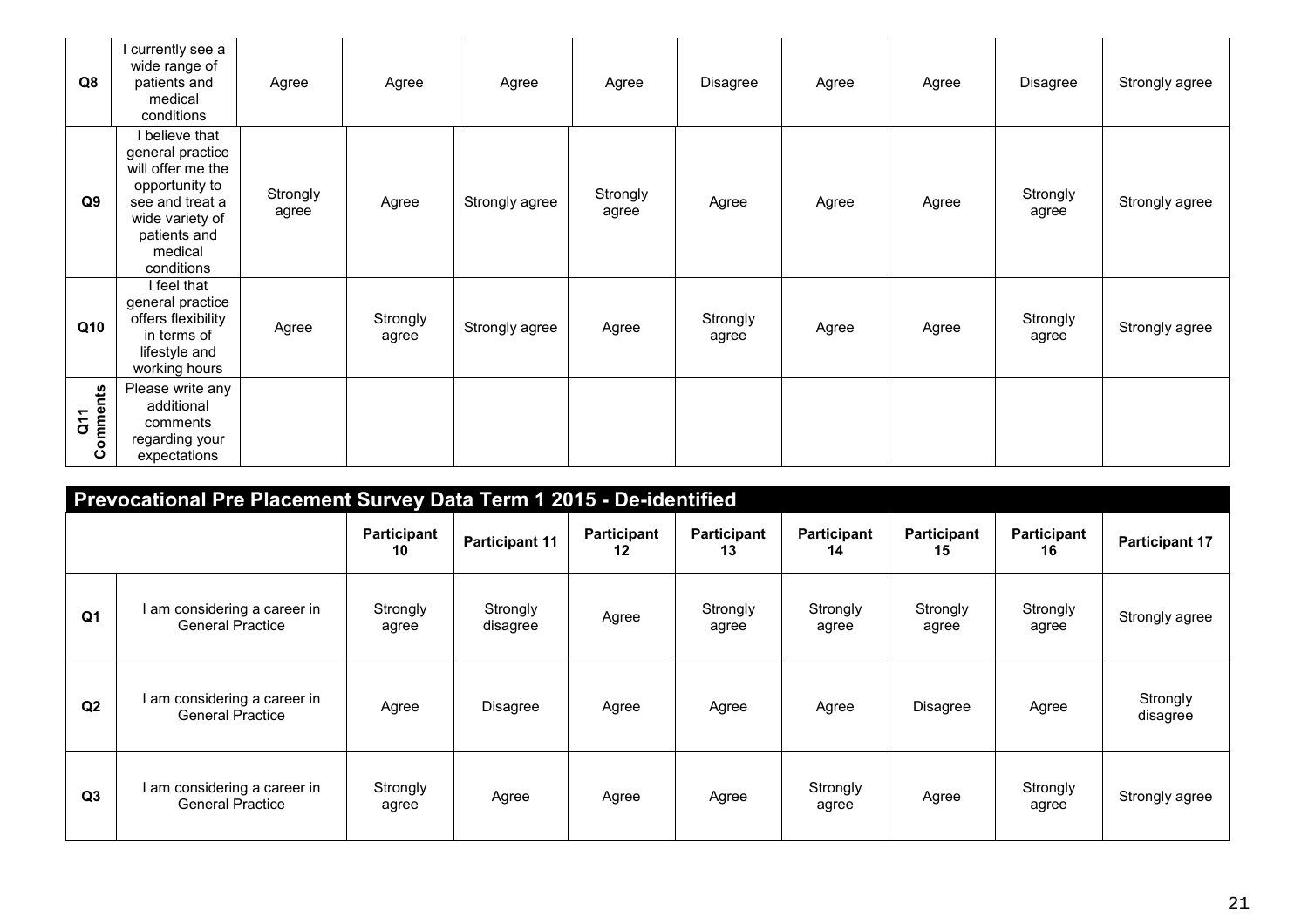| Q <sub>4</sub>                    | I am considering a career in<br><b>General Practice</b> | Disagree          | Strongly agree       | Agree             | Agree             | Disagree          | Agree             | Agree             | Strongly agree |
|-----------------------------------|---------------------------------------------------------|-------------------|----------------------|-------------------|-------------------|-------------------|-------------------|-------------------|----------------|
| Q <sub>5</sub>                    | I am considering a career in<br><b>General Practice</b> | Disagree          | Agree                | Disagree          | Disagree          | Agree             | Agree             | Agree             | Agree          |
| Q <sub>6</sub>                    | I am considering a career in<br><b>General Practice</b> | Agree             | Disagree             | Agree             | Agree             | Agree             | Agree             | Agree             | Agree          |
| Q7                                | I am considering a career in<br><b>General Practice</b> | Disagree          | Strongly<br>disagree | Disagree          | Agree             | Agree             | Agree             | Agree             | Agree          |
| Q8                                | I am considering a career in<br><b>General Practice</b> | Agree             | Disagree             | Agree             | Agree             | Agree             | Agree             | Agree             | Strongly agree |
| Q <sub>9</sub>                    | I am considering a career in<br><b>General Practice</b> | Strongly<br>agree | Agree                | Strongly<br>agree | Agree             | Strongly<br>agree | Strongly<br>agree | Strongly<br>agree | Strongly agree |
| Q10                               | I am considering a career in<br><b>General Practice</b> | Agree             | Strongly agree       | Strongly<br>agree | Strongly<br>agree | Strongly<br>agree | Agree             | Strongly<br>agree | Strongly agree |
| <b>Comments</b><br>$\overline{G}$ | I am considering a career in<br><b>General Practice</b> |                   |                      |                   |                   |                   |                   |                   |                |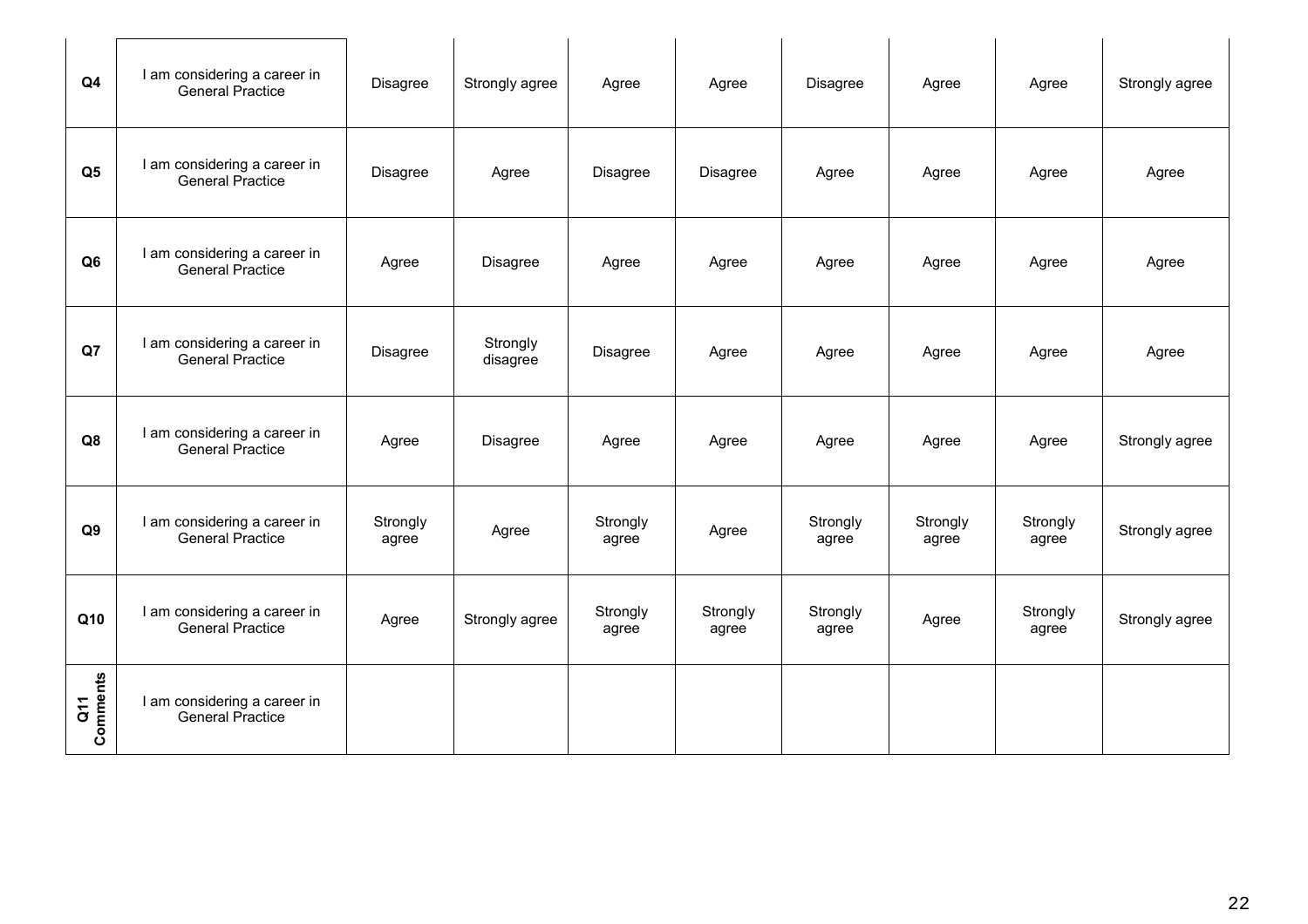|                | Prevocational Pre Placement Survey Data Term 2 2015 - De-identified                                                                                |                      |                      |                      |                      |                      |                      |                      |                      |
|----------------|----------------------------------------------------------------------------------------------------------------------------------------------------|----------------------|----------------------|----------------------|----------------------|----------------------|----------------------|----------------------|----------------------|
|                |                                                                                                                                                    | <b>Participant 1</b> | <b>Participant 2</b> | <b>Participant 3</b> | <b>Participant 4</b> | <b>Participant 5</b> | <b>Participant 6</b> | <b>Participant 7</b> | <b>Participant 8</b> |
| Q1             | I am considering a<br>career in General<br>Practice                                                                                                | Strongly<br>agree    | Strongly agree       | Strongly<br>agree    | Strongly<br>agree    | Strongly<br>agree    | Strongly<br>agree    | Strongly<br>agree    | Agree                |
| Q2             | I am considering<br>other options such<br>as specialty training                                                                                    | Agree                | Agree                | Disagree             | <b>Disagree</b>      | Agree                | Strongly<br>agree    | Agree                | Agree                |
| Q3             | I consider skills that I<br>will learn in the GP<br>setting to be<br>practically useful in<br>the hospital setting                                 | Strongly<br>agree    | Agree                | Agree                | Disagree             | Strongly<br>agree    | Strongly<br>agree    | Strongly<br>agree    | Agree                |
| Q <sub>4</sub> | In the hospital, there<br>is an opportunity to<br>practice preventative<br>and continuity care                                                     | Agree                | Disagree             | Agree                | <b>Disagree</b>      | Agree                | <b>Disagree</b>      | Agree                | Agree                |
| Q <sub>5</sub> | I am confident in<br>working<br>autonomously when<br>diagnosing and<br>treating patients                                                           | Agree                | Agree                | Agree                | <b>Disagree</b>      | Agree                | Agree                | Agree                | <b>Disagree</b>      |
| Q <sub>6</sub> | I have a practical<br>understanding of<br>how to administer<br>the Australian<br>Healthcare system                                                 | Disagree             | <b>Disagree</b>      | Disagree             | <b>Disagree</b>      | Agree                | Agree                | Agree                | Agree                |
| Q7             | I have a<br>comprehensive<br>understanding of the<br>interface between<br>primary and<br>secondary care                                            | Agree                | Agree                | Disagree             | Disagree             | Agree                | Agree                | Strongly<br>agree    | <b>Disagree</b>      |
| Q8             | I currently see a<br>wide range of<br>patients and medical<br>conditions                                                                           | Agree                | Strongly<br>disagree | Strongly<br>agree    | <b>Disagree</b>      | Agree                | Strongly<br>agree    | Agree                | <b>Disagree</b>      |
| Q9             | I believe that general<br>practice will offer me<br>the opportunity to<br>see and treat a wide<br>variety of patients<br>and medical<br>conditions | Strongly<br>agree    | Agree                | Agree                | Strongly<br>agree    | Strongly<br>agree    | Strongly<br>agree    | Strongly<br>agree    | Agree                |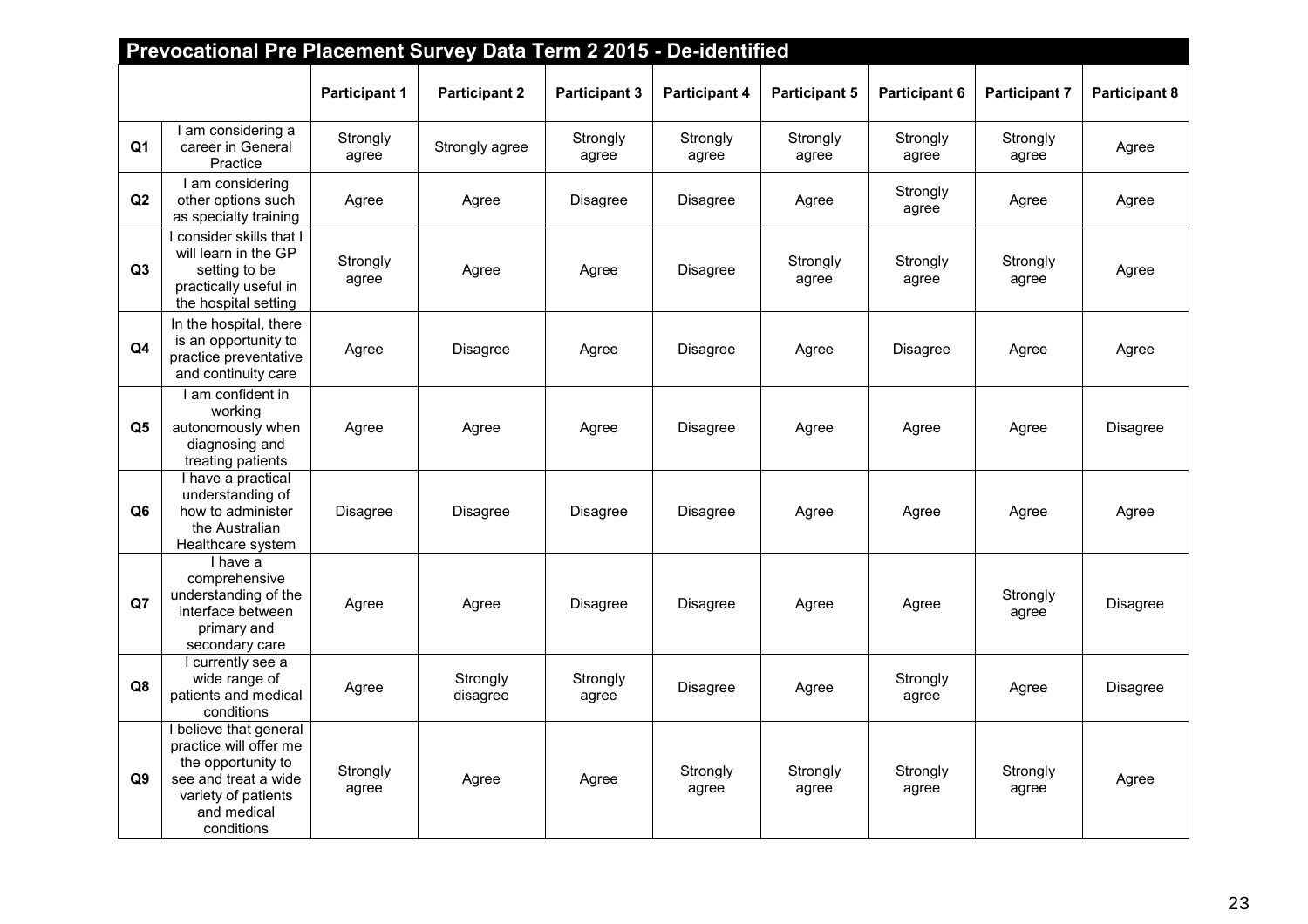| Q10            | I feel that general<br>practice offers<br>flexibility in terms of<br>lifestyle and working<br>hours | Strongly<br>agree | Strongly agree | Strongly<br>agree | Agree | Strongly<br>agree | Strongly<br>agree | Strongly<br>agree | Strongly<br>agree |
|----------------|-----------------------------------------------------------------------------------------------------|-------------------|----------------|-------------------|-------|-------------------|-------------------|-------------------|-------------------|
| <u>ئا</u><br>o | Please write any<br>additional comments<br>regarding your<br>expectations                           |                   |                |                   |       |                   |                   |                   |                   |

|                | Prevocational Pre Placement Survey Data Term 2 2015 - De-identified                                              |                      |                       |                   |                   |                   |                          |                   |                          |
|----------------|------------------------------------------------------------------------------------------------------------------|----------------------|-----------------------|-------------------|-------------------|-------------------|--------------------------|-------------------|--------------------------|
|                |                                                                                                                  | <b>Participant 9</b> | <b>Participant 10</b> | Participant<br>11 | Participant<br>12 | Participant<br>13 | <b>Participant</b><br>14 | Participant<br>15 | <b>Participant</b><br>17 |
| Q <sub>1</sub> | I am considering a<br>career in General<br>Practice                                                              | Agree                | Agree                 | Strongly<br>agree | Disagree          | Agree             | Agree                    | Agree             | Strongly<br>agree        |
| Q2             | I am considering<br>other options such<br>as specialty training                                                  | Agree                | Agree                 | Disagree          | Agree             | Agree             | Agree                    | Agree             | Agree                    |
| Q3             | consider skills that I<br>will learn in the GP<br>setting to be<br>practically useful in<br>the hospital setting | Strongly<br>agree    | Agree                 | Agree             | Agree             | Agree             | Agree                    | Agree             | Agree                    |
| Q <sub>4</sub> | In the hospital, there<br>is an opportunity to<br>practice preventative<br>and continuity care                   | Agree                | Agree                 | Agree             | Agree             | Agree             | Agree                    | Agree             | Agree                    |
| Q <sub>5</sub> | I am confident in<br>working<br>autonomously when<br>diagnosing and<br>treating patients                         | <b>Disagree</b>      | Agree                 | Agree             | Agree             | <b>Disagree</b>   | Agree                    | Agree             | <b>Disagree</b>          |
| Q <sub>6</sub> | I have a practical<br>understanding of<br>how to administer<br>the Australian<br>Healthcare system               | Disagree             | Agree                 | <b>Disagree</b>   | Agree             | Agree             | Agree                    | Agree             | Disagree                 |
| Q7             | I have a<br>comprehensive<br>understanding of the<br>interface between<br>primary and<br>secondary care          | Disagree             | Agree                 | Disagree          | <b>Disagree</b>   | <b>Disagree</b>   | Agree                    | Agree             | Agree                    |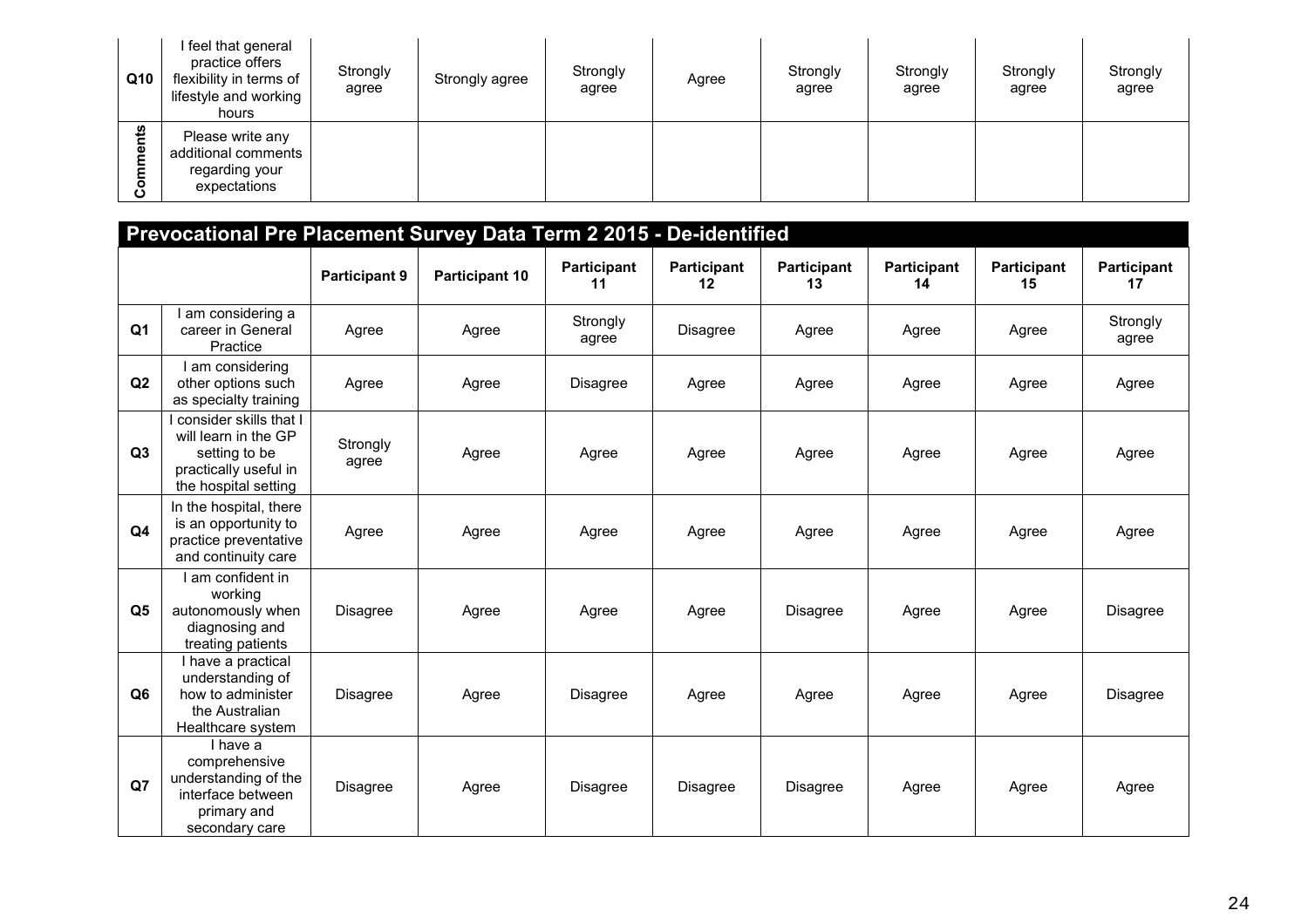| Q8               | I currently see a<br>wide range of<br>patients and medical<br>conditions                                                                           | Disagree          | Agree | Agree             | Agree             | Agree | Agree | Agree             | Agree |
|------------------|----------------------------------------------------------------------------------------------------------------------------------------------------|-------------------|-------|-------------------|-------------------|-------|-------|-------------------|-------|
| Q9               | I believe that general<br>practice will offer me<br>the opportunity to<br>see and treat a wide<br>variety of patients<br>and medical<br>conditions | Agree             | Agree | Agree             | Agree             | Agree | Agree | Strongly<br>agree | Agree |
| Q10              | I feel that general<br>practice offers<br>flexibility in terms of<br>lifestyle and working<br>hours                                                | Strongly<br>agree | Agree | Strongly<br>agree | Strongly<br>agree | Agree | Agree | Strongly<br>agree | Agree |
| nts<br>omme<br>Õ | Please write any<br>additional comments<br>regarding your<br>expectations                                                                          |                   |       |                   |                   |       |       |                   |       |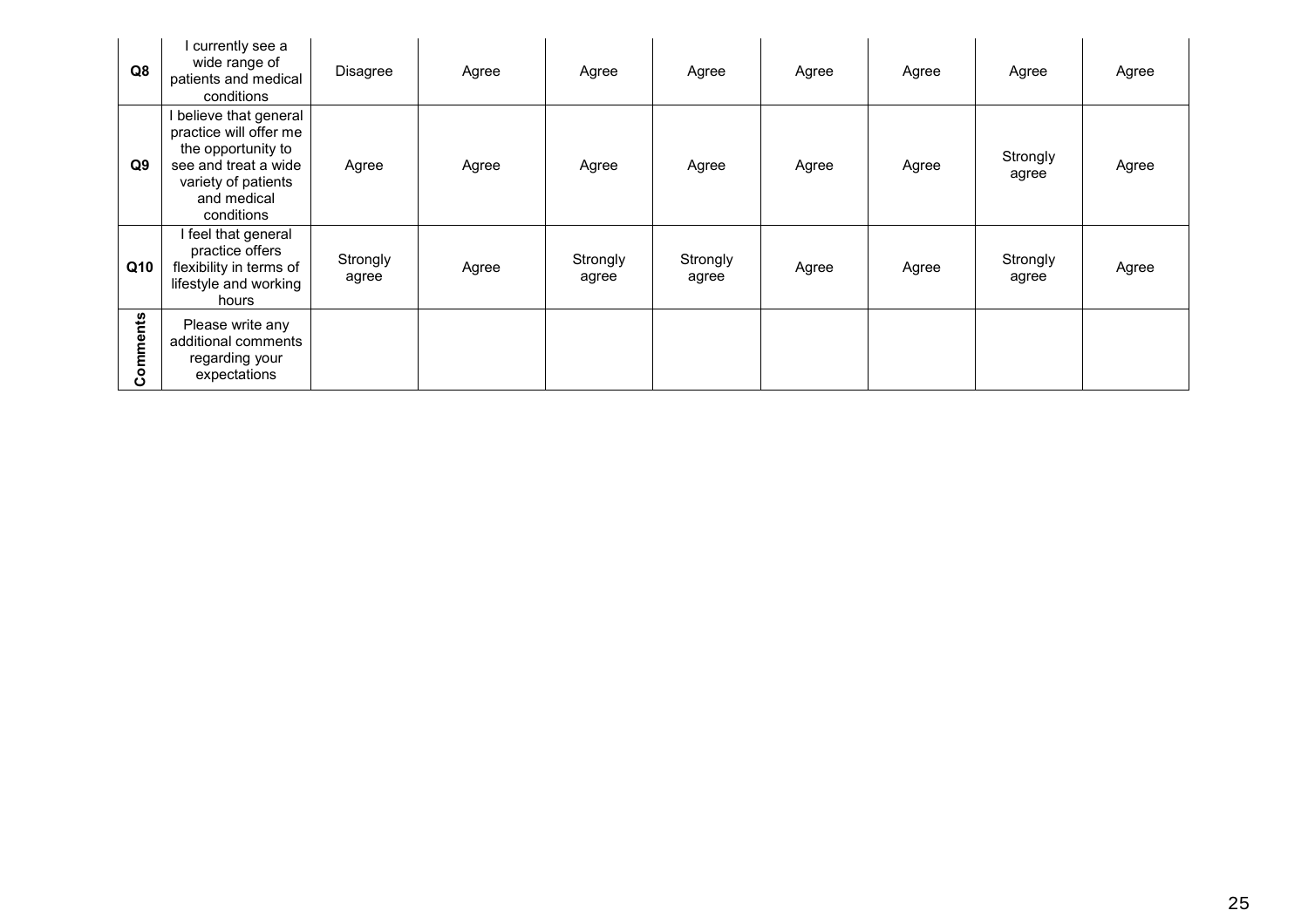|                | Prevocational Pre Placement Survey Data Term 3 2015 - De-identified                                                   |                      |                      |                      |                      |                      |                      |                      |                      |
|----------------|-----------------------------------------------------------------------------------------------------------------------|----------------------|----------------------|----------------------|----------------------|----------------------|----------------------|----------------------|----------------------|
|                |                                                                                                                       | <b>Participant 1</b> | <b>Participant 2</b> | <b>Participant 3</b> | <b>Participant 4</b> | <b>Participant 5</b> | <b>Participant 6</b> | <b>Participant 7</b> | <b>Participant 8</b> |
| Q1             | I am considering<br>a career in<br><b>General Practice</b>                                                            | Strongly agree       | Agree                | Strongly<br>agree    | Strongly<br>agree    | Strongly<br>agree    | Strongly<br>agree    | Agree                | Strongly agree       |
| Q2             | I am considering<br>other options<br>such as<br>specialty training                                                    | Strongly<br>disagree | Agree                | Agree                | Disagree             | Agree                | Agree                |                      | Strongly agree       |
| Q3             | I consider skills<br>that I will learn in<br>the GP setting to<br>be practically<br>useful in the<br>hospital setting | Strongly agree       | Agree                | Strongly<br>agree    | Strongly<br>agree    | Strongly<br>agree    | Strongly<br>agree    | Agree                | Strongly agree       |
| Q4             | In the hospital,<br>there is an<br>opportunity to<br>practice<br>preventative and<br>continuity care                  | Strongly agree       | Disagree             | Disagree             | Agree                | <b>Disagree</b>      | Strongly<br>agree    | <b>Disagree</b>      | Disagree             |
| Q <sub>5</sub> | I am confident in<br>working<br>autonomously<br>when diagnosing<br>and treating<br>patients                           | Strongly agree       | <b>Disagree</b>      | Strongly<br>agree    | Agree                | Agree                | Strongly<br>agree    | Agree                | Agree                |
| Q <sub>6</sub> | I have a practical<br>understanding of<br>how to<br>administer the<br>Australian<br>Healthcare<br>system              | Strongly agree       | <b>Disagree</b>      | Strongly<br>agree    | <b>Disagree</b>      | <b>Disagree</b>      | Agree                | Agree                | Agree                |
| Q7             | I have a<br>comprehensive<br>understanding of<br>the interface<br>between primary<br>and secondary<br>care            | Strongly agree       | Agree                | Strongly<br>agree    | Agree                | <b>Disagree</b>      | Agree                | Agree                | Agree                |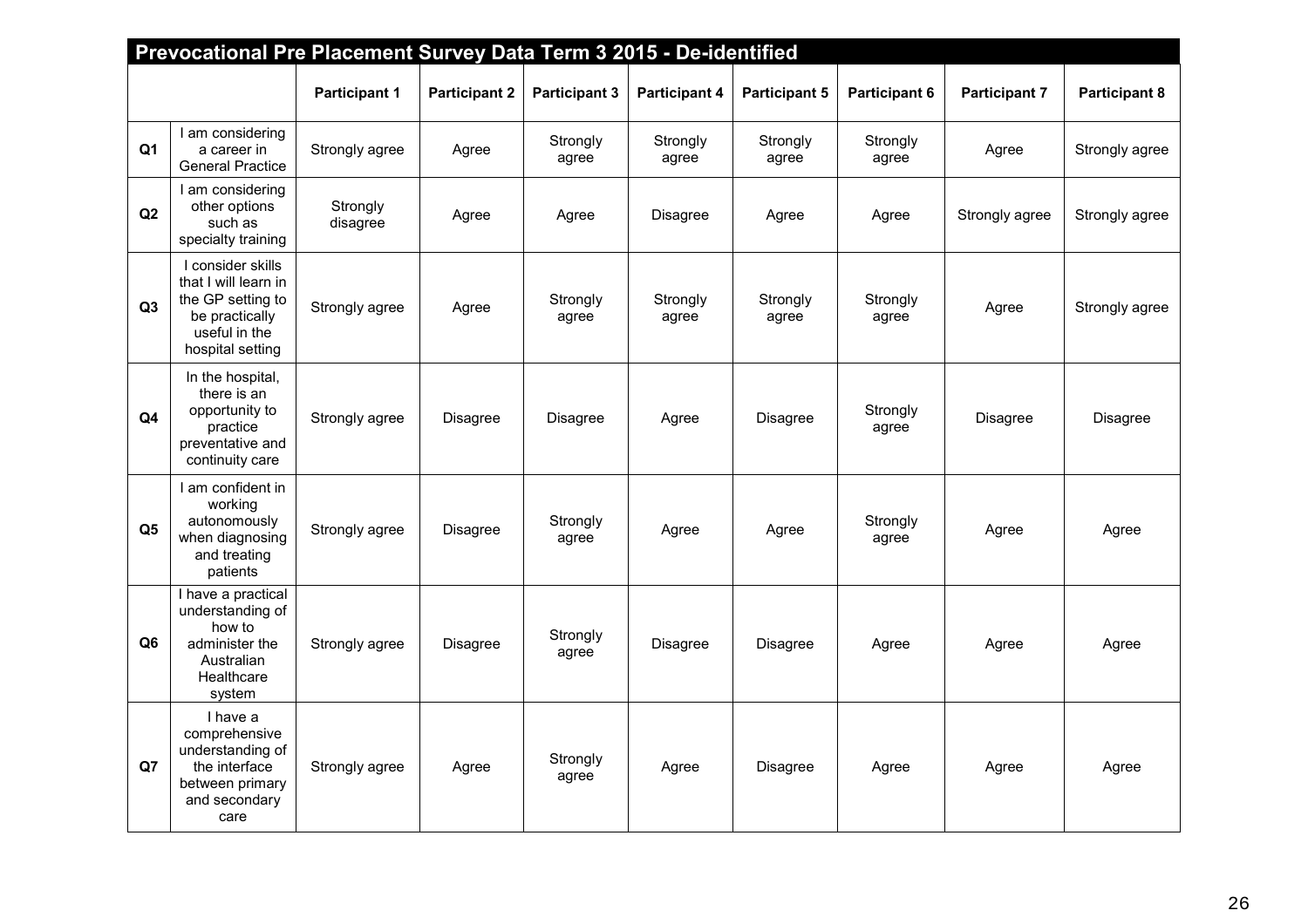| Q8             | currently see a<br>wide range of<br>patients and<br>medical<br>conditions                                                                                | Strongly agree | Agree             | Agree             | Strongly<br>agree | Agree             | Strongly<br>agree | Strongly<br>disagree | Strongly agree |
|----------------|----------------------------------------------------------------------------------------------------------------------------------------------------------|----------------|-------------------|-------------------|-------------------|-------------------|-------------------|----------------------|----------------|
| Q <sub>9</sub> | I believe that<br>general practice<br>will offer me the<br>opportunity to<br>see and treat a<br>wide variety of<br>patients and<br>medical<br>conditions | Strongly agree | Agree             | Strongly<br>agree | Strongly<br>agree | Strongly<br>agree | Strongly<br>agree | Agree                | Strongly agree |
| Q10            | I feel that<br>general practice<br>offers flexibility<br>in terms of<br>lifestyle and<br>working hours                                                   | Agree          | Strongly<br>agree | Strongly<br>agree | Strongly<br>agree | Strongly<br>agree | Agree             | Strongly agree       | Strongly agree |
| Comments       | Please write any<br>additional<br>comments<br>regarding your<br>expectations                                                                             |                |                   |                   |                   |                   |                   |                      |                |

|                | Prevocational Pre Placement Survey Data Term 3 2015 - De-identified                                       |                      |                   |                          |                   |                       |                       |  |  |  |  |
|----------------|-----------------------------------------------------------------------------------------------------------|----------------------|-------------------|--------------------------|-------------------|-----------------------|-----------------------|--|--|--|--|
|                |                                                                                                           | <b>Participant 9</b> | Participant<br>10 | <b>Participant</b><br>11 | Participant<br>12 | <b>Participant 13</b> | <b>Participant 14</b> |  |  |  |  |
| Q <sub>1</sub> | I am considering a career in General Practice                                                             | Agree                | Strongly<br>agree | Strongly<br>agree        | Agree             | Disagree              | Strongly agree        |  |  |  |  |
| Q2             | I am considering other options such as specialty<br>training                                              | Agree                | Disagree          | <b>Disagree</b>          | Agree             | Agree                 | Strongly<br>disagree  |  |  |  |  |
| Q3             | I consider skills that I will learn in the GP setting to<br>be practically useful in the hospital setting | Strongly<br>agree    | Agree             | Strongly<br>agree        | Agree             | Agree                 | Strongly agree        |  |  |  |  |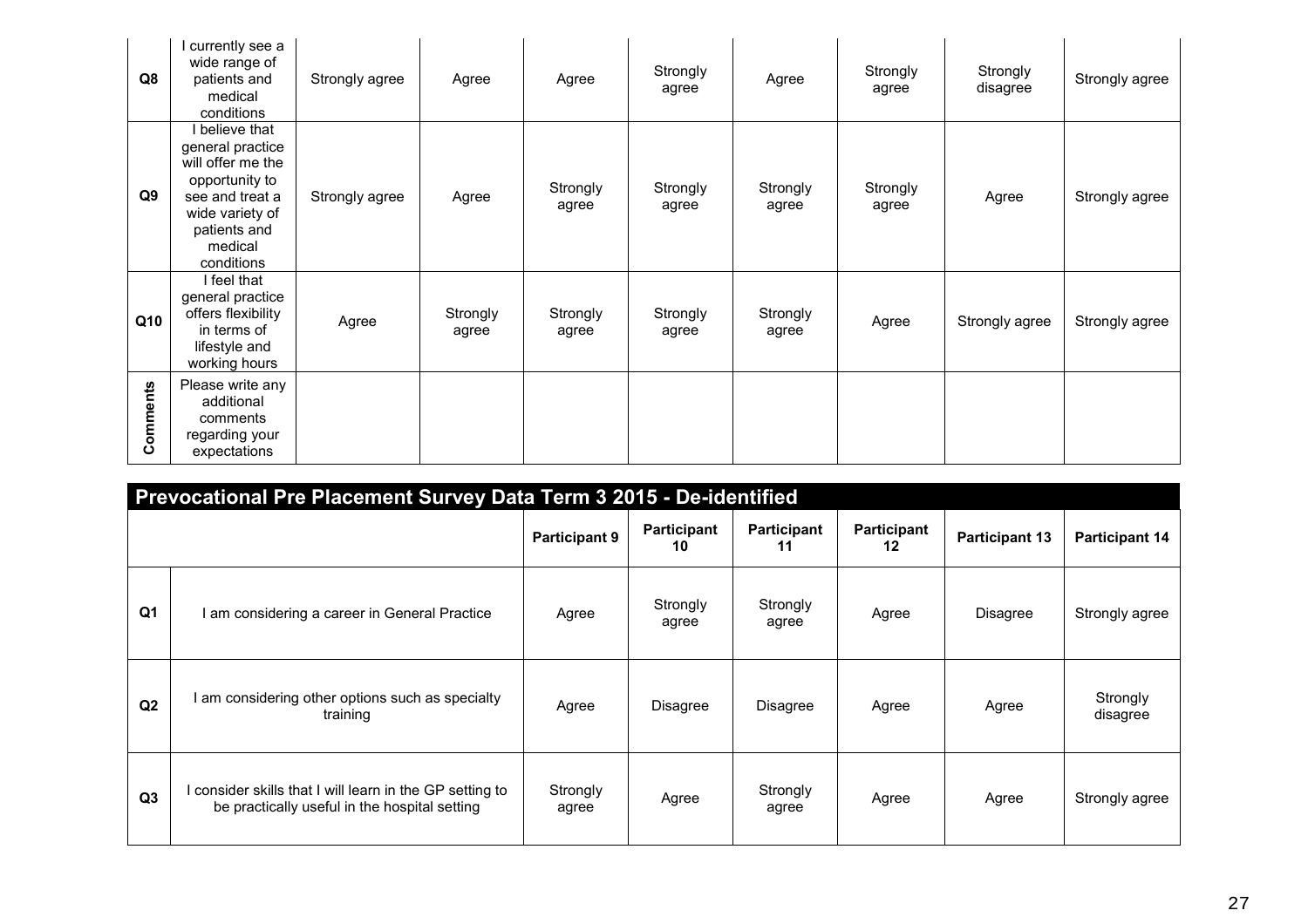| Q <sub>4</sub> | In the hospital, there is an opportunity to practice<br>preventative and continuity care                                               | Strongly<br>agree | Agree             | Disagree          | Agree             | Agree           | Strongly agree |
|----------------|----------------------------------------------------------------------------------------------------------------------------------------|-------------------|-------------------|-------------------|-------------------|-----------------|----------------|
| Q <sub>5</sub> | I am confident in working autonomously when<br>diagnosing and treating patients                                                        | Agree             | Agree             | Agree             | <b>Disagree</b>   | <b>Disagree</b> | Agree          |
| Q <sub>6</sub> | I have a practical understanding of how to administer<br>the Australian Healthcare system                                              | Agree             | Agree             | Agree             | Agree             | Disagree        | Agree          |
| Q7             | I have a comprehensive understanding of the<br>interface between primary and secondary care                                            | Agree             | Agree             | Disagree          | Agree             | Disagree        | Agree          |
| Q8             | I currently see a wide range of patients and medical<br>conditions                                                                     | Agree             | Agree             | <b>Disagree</b>   | Agree             | Strongly agree  | Strongly agree |
| Q9             | I believe that general practice will offer me the<br>opportunity to see and treat a wide variety of<br>patients and medical conditions | Strongly<br>agree | Strongly<br>agree | Strongly<br>agree | Agree             | Agree           | Strongly agree |
| Q10            | I feel that general practice offers flexibility in terms of<br>lifestyle and working hours                                             | Strongly<br>agree | Strongly<br>agree | Strongly<br>agree | Strongly<br>agree | Agree           | Agree          |
| Comments       | Please write any additional comments regarding<br>your expectations                                                                    |                   |                   |                   |                   |                 |                |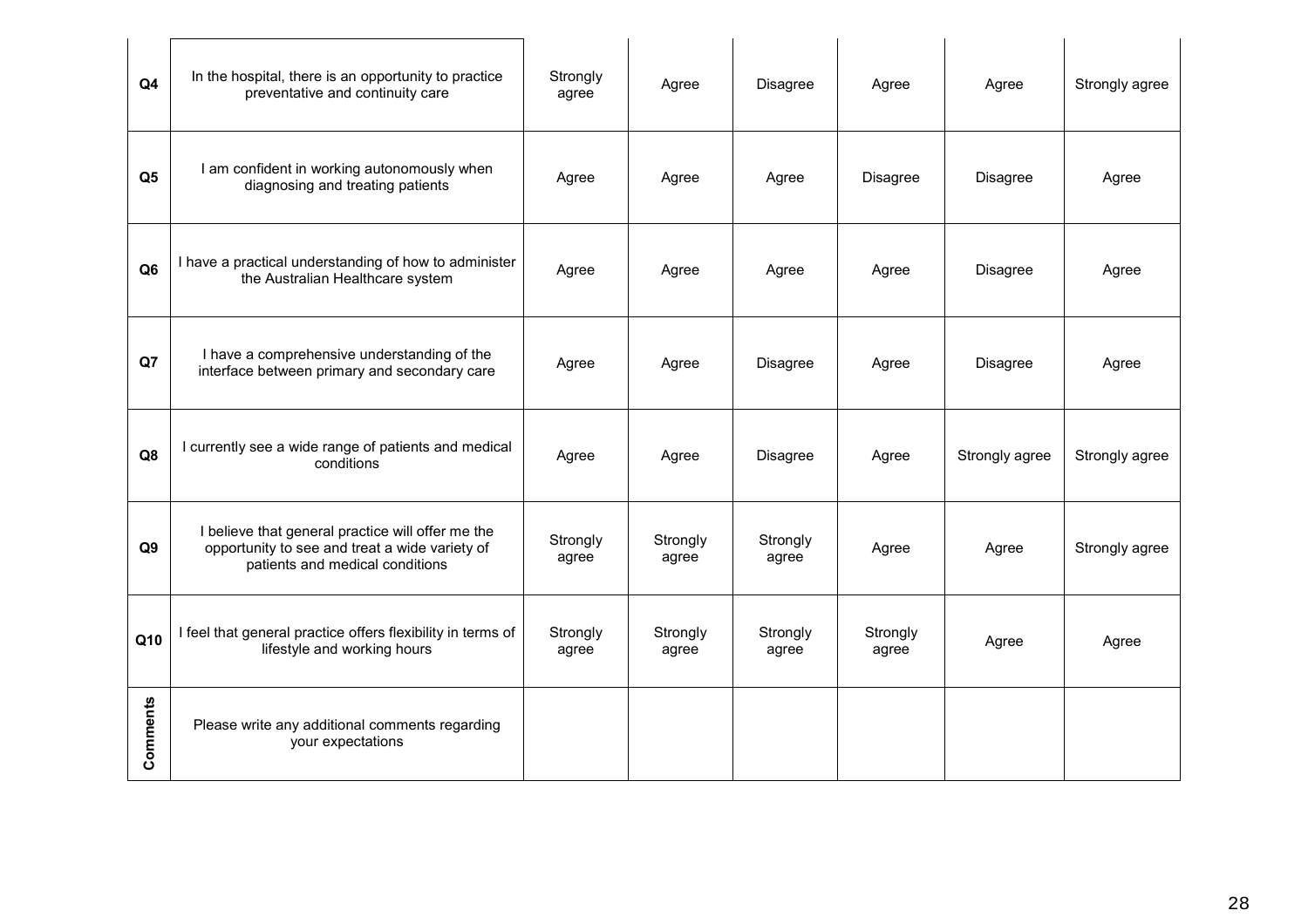



Answered: 10 Skipped: 0

|                                                                                | Strongly<br><b>Disagree</b> | <b>Disagree</b>          | <b>Neither Agree</b><br>nor Disagree | Agree       | Strongly<br>Agree | <b>Total</b> | Weighted<br>Average |
|--------------------------------------------------------------------------------|-----------------------------|--------------------------|--------------------------------------|-------------|-------------------|--------------|---------------------|
| I was satisfied with the online orientation offered by<br><b>WAGPET</b>        | $10.00\%$                   | 20.00%<br>$\overline{2}$ | $30.00\%$<br>3                       | 30.00%<br>3 | $10.00\%$         | 10           | 3.10                |
| Overall the educational support from WAGPET met<br>my expectations             | $0.00\%$<br>$\Omega$        | 10.00%                   | 10.00%                               | 50.00%<br>5 | 30.00%<br>3       | 10           | 4.00                |
| During my placement, the support I received from my<br>supervisor was adequate | $0.00\%$<br>$\Omega$        | $0.00\%$<br>$\Omega$     | 30.00%<br>3                          | 20.00%<br>2 | 50.00%            | 10           | 4.20                |
| I was happy with the level of administrative support I<br>received from WAGPET | 10.00%                      | $10.00\%$                | 10.00%                               | 40.00%<br>4 | 30.00%            | 10           | 3.70                |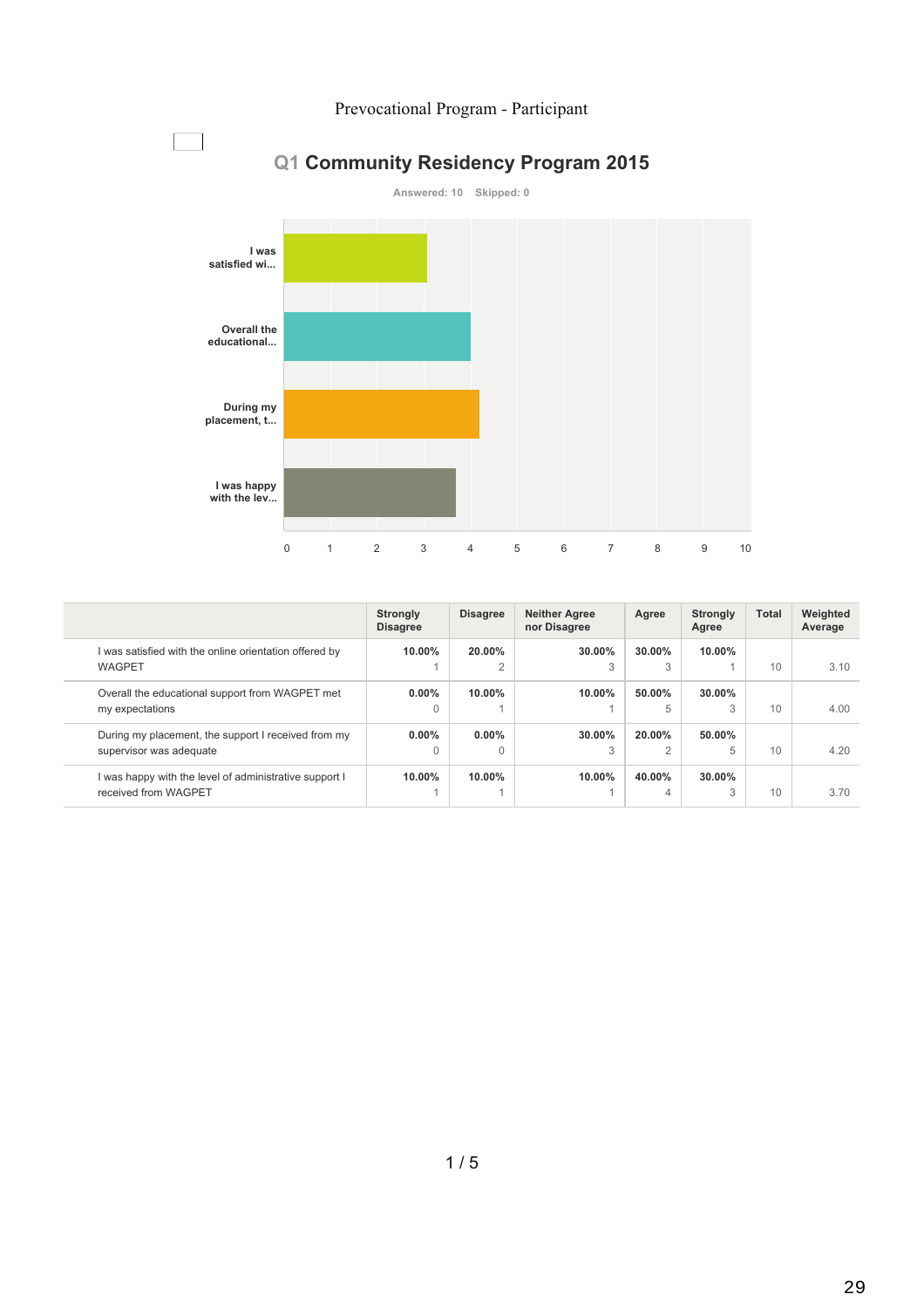# **Q2 Please indicated the type of Provider** Number required for your placement.



| <b>Answer Choices</b>                          | <b>Responses</b> |          |  |
|------------------------------------------------|------------------|----------|--|
| Refer and Request only                         | 50.00%           | 5        |  |
| Active Provider Number (able to bill Medicare) | 50.00%           | 5        |  |
| Did not require any Provider Numbers           | $0.00\%$         | $\Omega$ |  |
| <b>Total</b>                                   |                  | 10       |  |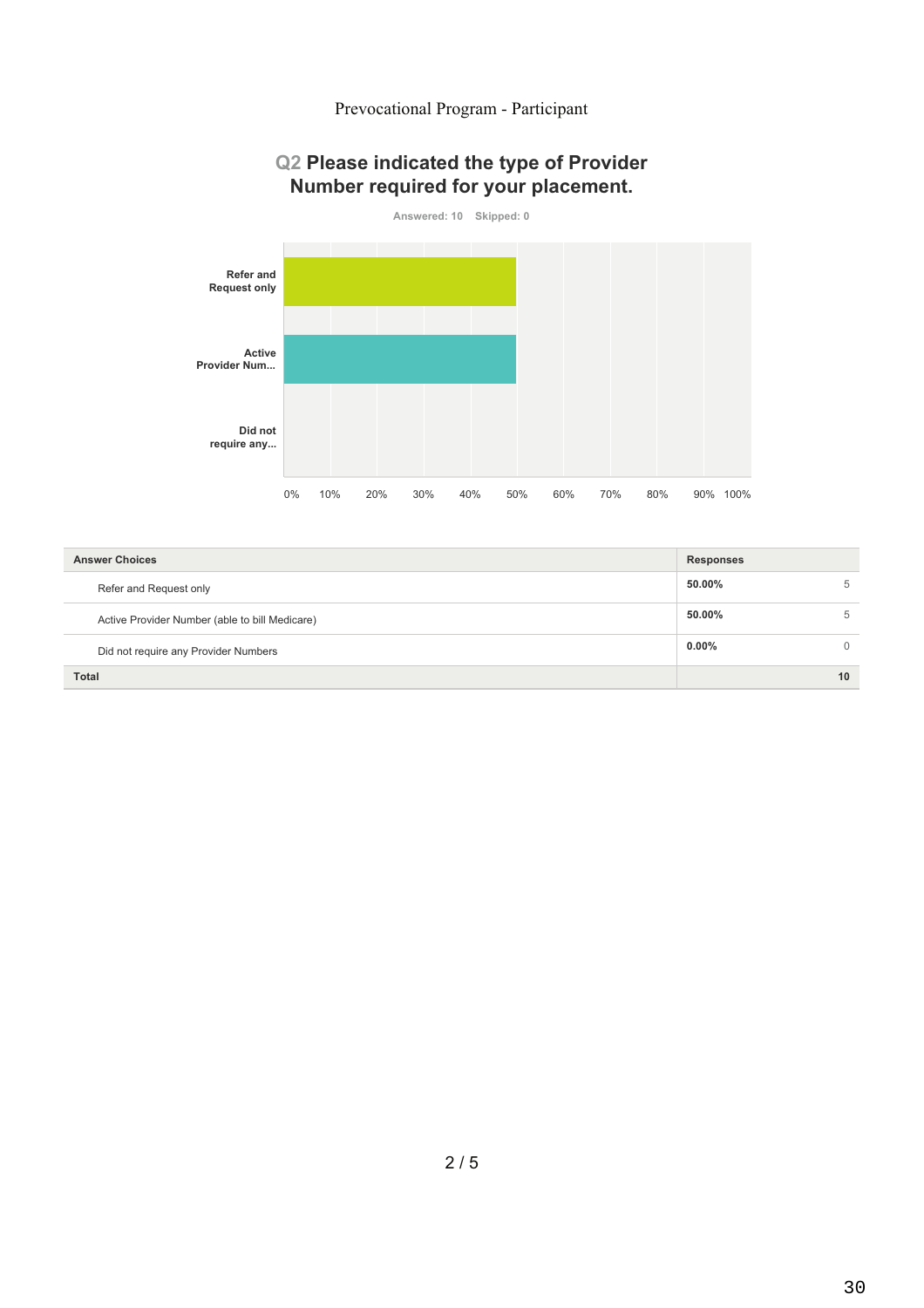# Q4 Are you currently a member of the AGPT Program?



| <b>Answer Choices</b> | <b>Responses</b> |
|-----------------------|------------------|
| Yes                   | 40.00%<br>↵      |
| No                    | 60.00%<br>6      |
| Total                 | 10               |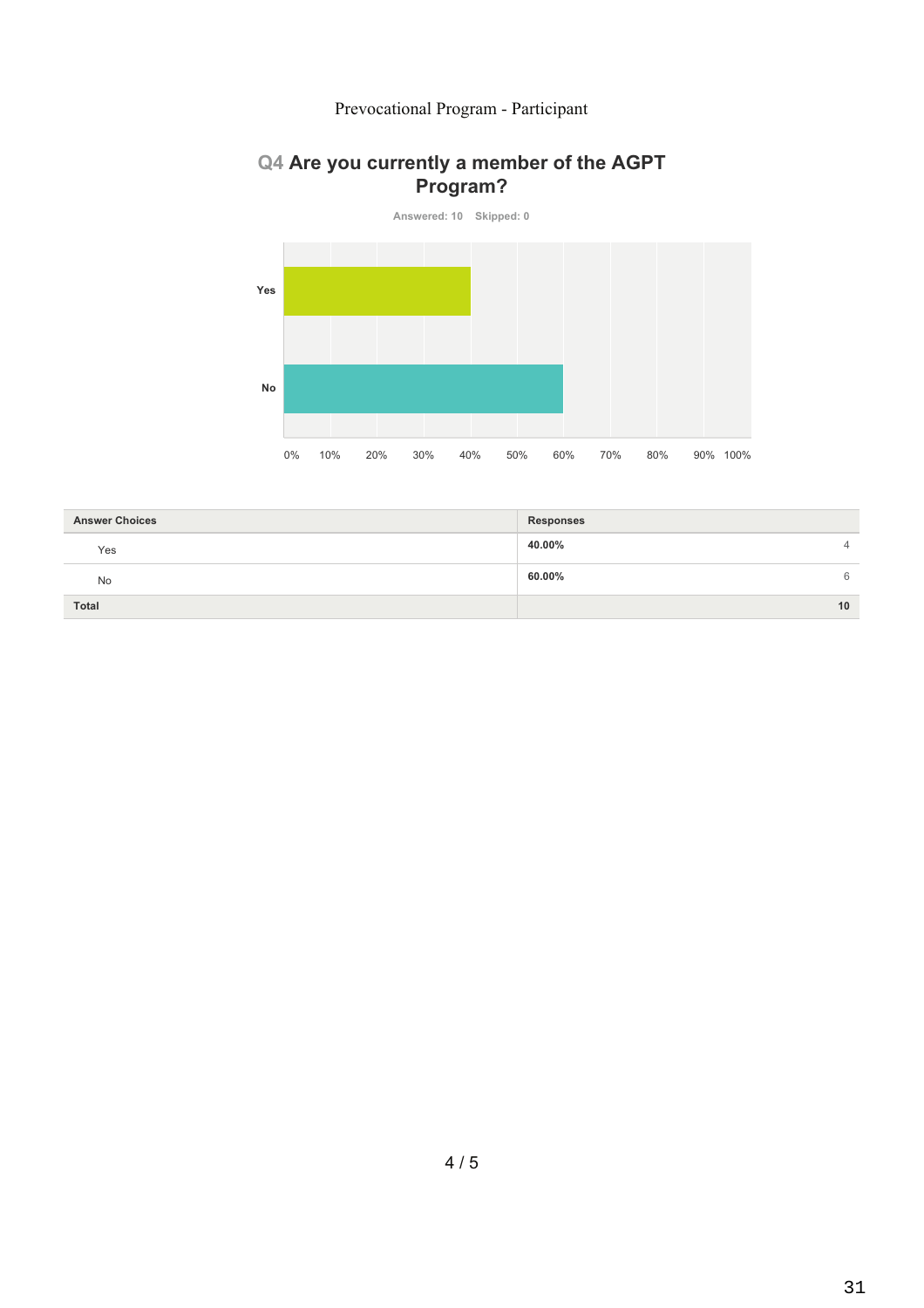#### Answered: 6 Skipped: 4 Yes  $No$  $0\%$ 10% 20% 30% 40% 50% 60% 70% 80% 90% 100%

# Q5 If no, have you ever applied to the AGPT Program? (2016 cohort inclusive)

| <b>Answer Choices</b> | <b>Responses</b> |          |
|-----------------------|------------------|----------|
| Yes                   | 50.00%           | $\Omega$ |
| <b>No</b>             | 50.00%           | $\Omega$ |
| Total                 |                  |          |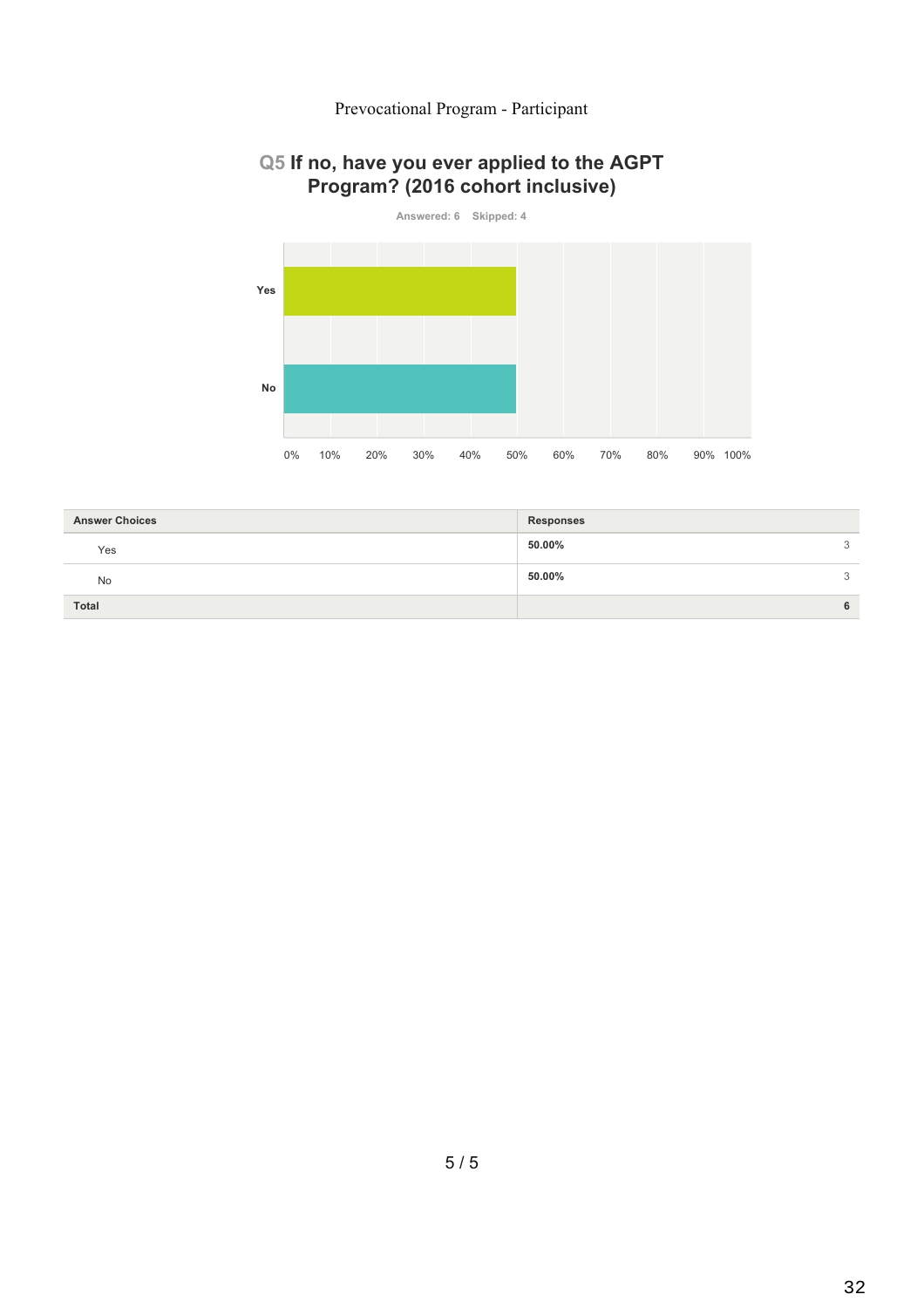# Prevocational Program - Practice Manager

# Q1 Community Residency Program 2015



|                                                                                            | <b>Strongly</b><br><b>Disagree</b> | <b>Disagree</b> | <b>Neither</b><br>Agree nor<br><b>Disagree</b> | Agree    | <b>Strongly</b><br>Agree | <b>Total</b> | Weighted<br>Average |
|--------------------------------------------------------------------------------------------|------------------------------------|-----------------|------------------------------------------------|----------|--------------------------|--------------|---------------------|
| Overall I was satisfied with the selection process for the                                 | $0.00\%$                           | $0.00\%$        | $0.00\%$                                       | 66.67%   | 33.33%                   |              |                     |
| Community Residency Program (CRP)                                                          | $\Omega$                           | 0               | $\Omega$                                       | 2        |                          | 3            | 4.33                |
| I was satisfied with the payment and administration processes for                          | $0.00\%$                           | $0.00\%$        | $0.00\%$                                       | 66.67%   | 33.33%                   |              |                     |
| the CRP                                                                                    | $\Omega$                           | O               | $\Omega$                                       | 2        |                          | 3            | 4.33                |
| Teaching & Supervision Payments and/or the Practice Support                                | $0.00\%$                           | $0.00\%$        | 33.33%                                         | 66.67%   | $0.00\%$                 |              |                     |
| Payments we received were sufficient to cover the CRP<br>expenses incurred by our practice | 0                                  | O               |                                                | 2        |                          | 3            | 3.67                |
| Participating in the CRP has been worthwhile to our practice                               | $0.00\%$                           | $0.00\%$        | $0.00\%$                                       | $0.00\%$ | 100.00%                  |              |                     |
|                                                                                            | $\Omega$                           |                 | $\Omega$                                       | $\cap$   |                          | 3            | 5.00                |
| Our practice is interested in continuing with the CRP in the future                        | $0.00\%$                           | $0.00\%$        | $0.00\%$                                       | $0.00\%$ | 100.00%                  |              |                     |
|                                                                                            |                                    |                 |                                                | $\Omega$ |                          | 3            | 5.00                |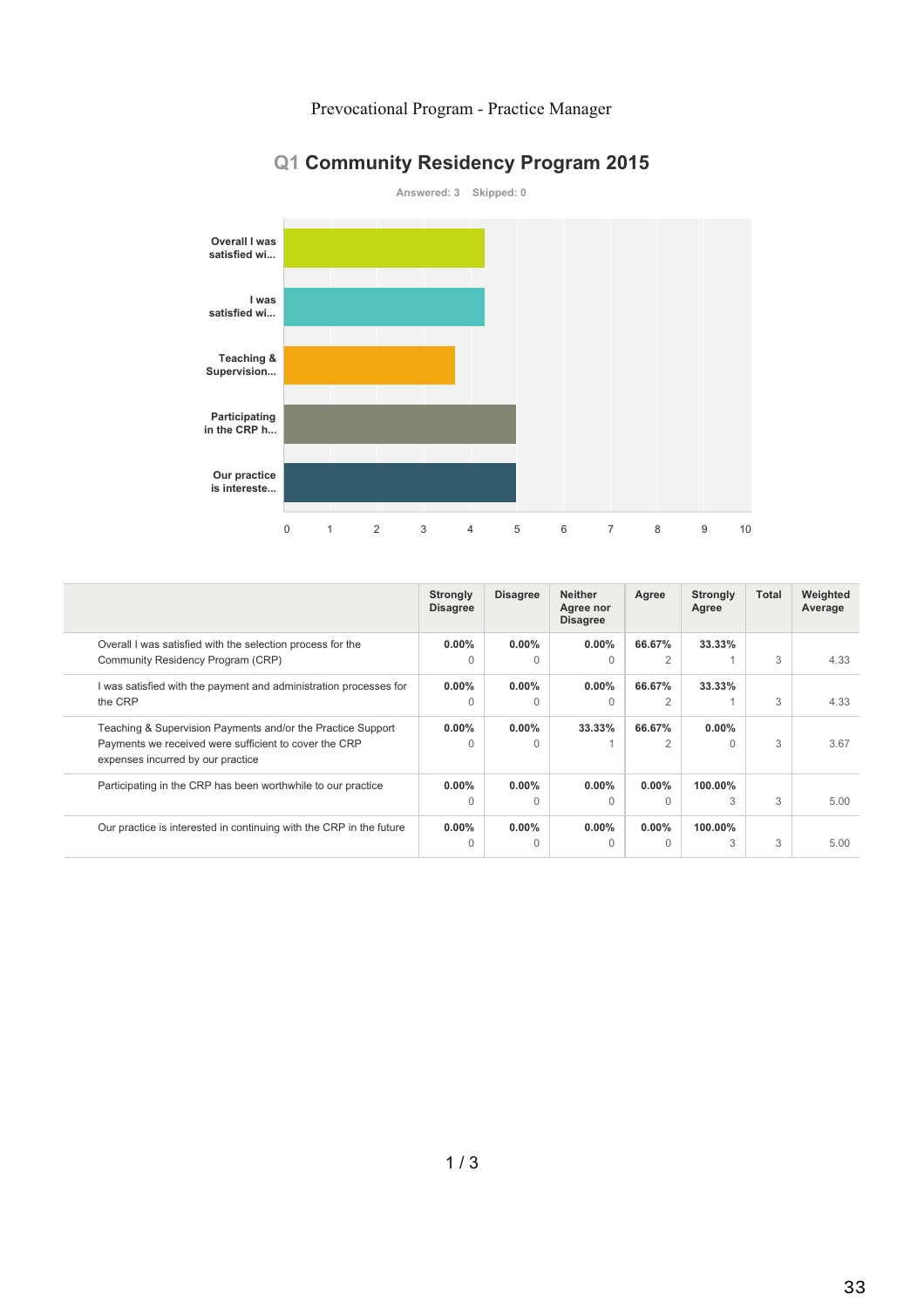# Prevocational Program - Practice Manager

# **Q2 Please indicate the Provider Number** required for your placement and comment below.



| <b>Answer Choices</b>                                     | <b>Responses</b> |  |
|-----------------------------------------------------------|------------------|--|
| Receives a Refer and Request Provider Number only         | 33.33%           |  |
| Receives Active Provider Number/s (able to bill medicare) | 66.67%           |  |
| Does not require a Provider Number                        | $0.00\%$         |  |
| Total                                                     |                  |  |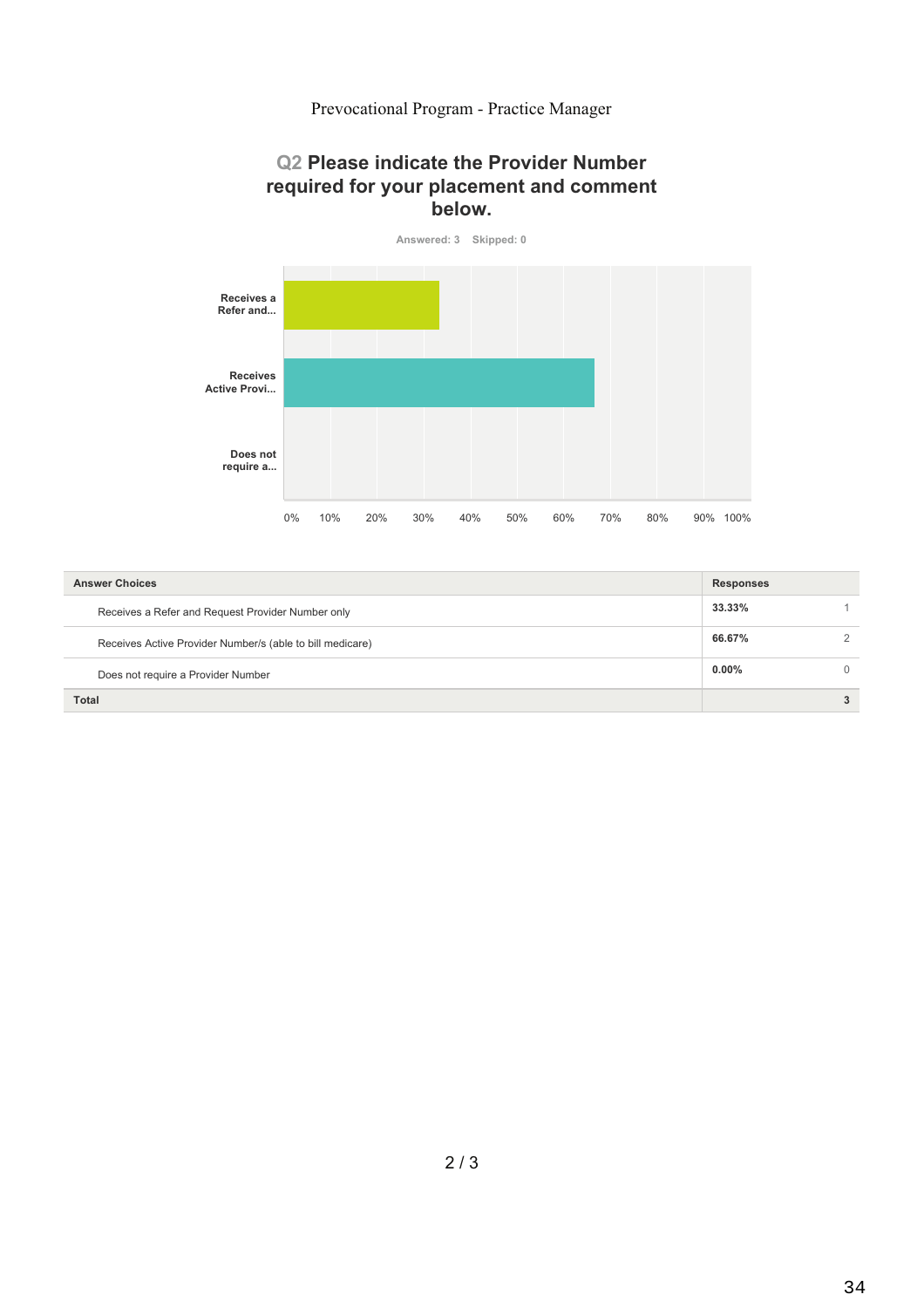# Prevocational Program - Supervisor

# **Q1 Community Residency Program 2015**



|                                                                                                      | <b>Strongly</b><br><b>Disagree</b> | <b>Disagree</b> | <b>Neither</b><br>Agree nor<br><b>Disagree</b> | Agree          | <b>Strongly</b><br>Agree | <b>Total</b>   | Weighted<br>Average |
|------------------------------------------------------------------------------------------------------|------------------------------------|-----------------|------------------------------------------------|----------------|--------------------------|----------------|---------------------|
| Overall I am satisfied with the level of support WAGPET offers to                                    | $0.00\%$                           | $0.00\%$        | 50.00%                                         | 25.00%         | 25.00%                   |                |                     |
| supervisors on the Community Residency Program (CRP)                                                 | $\Omega$                           | $\Omega$        |                                                |                |                          | 4              | 3.75                |
| The Teaching and Supervision Payments and/or the Practice                                            | $0.00\%$                           | 25.00%          | 25.00%                                         | 50.00%         | $0.00\%$                 |                |                     |
| Support Payments received have been sufficient to cover<br>expenses incurred by the CRP participants | $\Omega$                           |                 |                                                | 2              |                          | $\overline{4}$ | 3.25                |
| I am satisfied with the effectiveness of WAGPET's onlinel                                            | $0.00\%$                           | $0.00\%$        | 25.00%                                         | 50.00%         | 25.00%                   |                |                     |
| orientation for the CRP participants                                                                 | $\Omega$                           | $\Omega$        |                                                | $\mathfrak{D}$ |                          | $\overline{4}$ | 4.00                |
| I am satisfied with WAGPET's assessment procedures for mid                                           | $0.00\%$                           | 25.00%          | $0.00\%$                                       | 75.00%         | $0.00\%$                 |                |                     |
| and end of term exams                                                                                | $\Omega$                           |                 | $\cap$                                         | 3              |                          | 4              | 3.50                |
| I am interested in being a supervisor on the CRP in the future                                       | $0.00\%$                           | $0.00\%$        | $0.00\%$                                       | 50.00%         | 50.00%                   |                |                     |
|                                                                                                      |                                    | $\Omega$        |                                                |                |                          |                | 4.50                |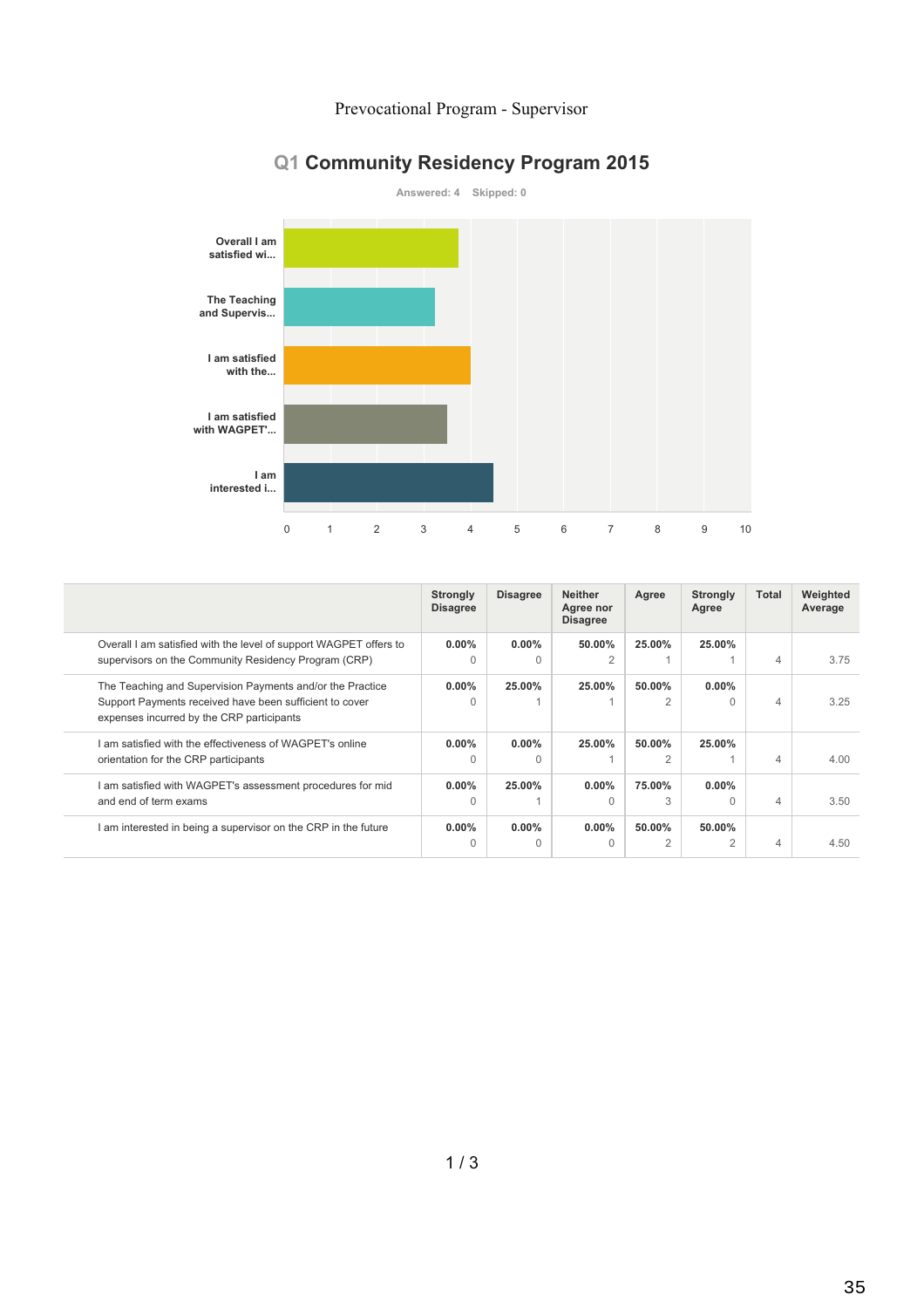# Prevocational Program - Supervisor

# Q2 Please indicate the ideal length for your placement



| <b>Answer Choices</b> | <b>Responses</b> |  |
|-----------------------|------------------|--|
| 1 Term: 10-11 weeks   | 25.00%           |  |
| 2 Terms: 20-21 weeks  | 75.00%<br>3      |  |
| 2.5 Terms: 26 weeks   | $0.00\%$         |  |
| <b>Total</b>          | 4                |  |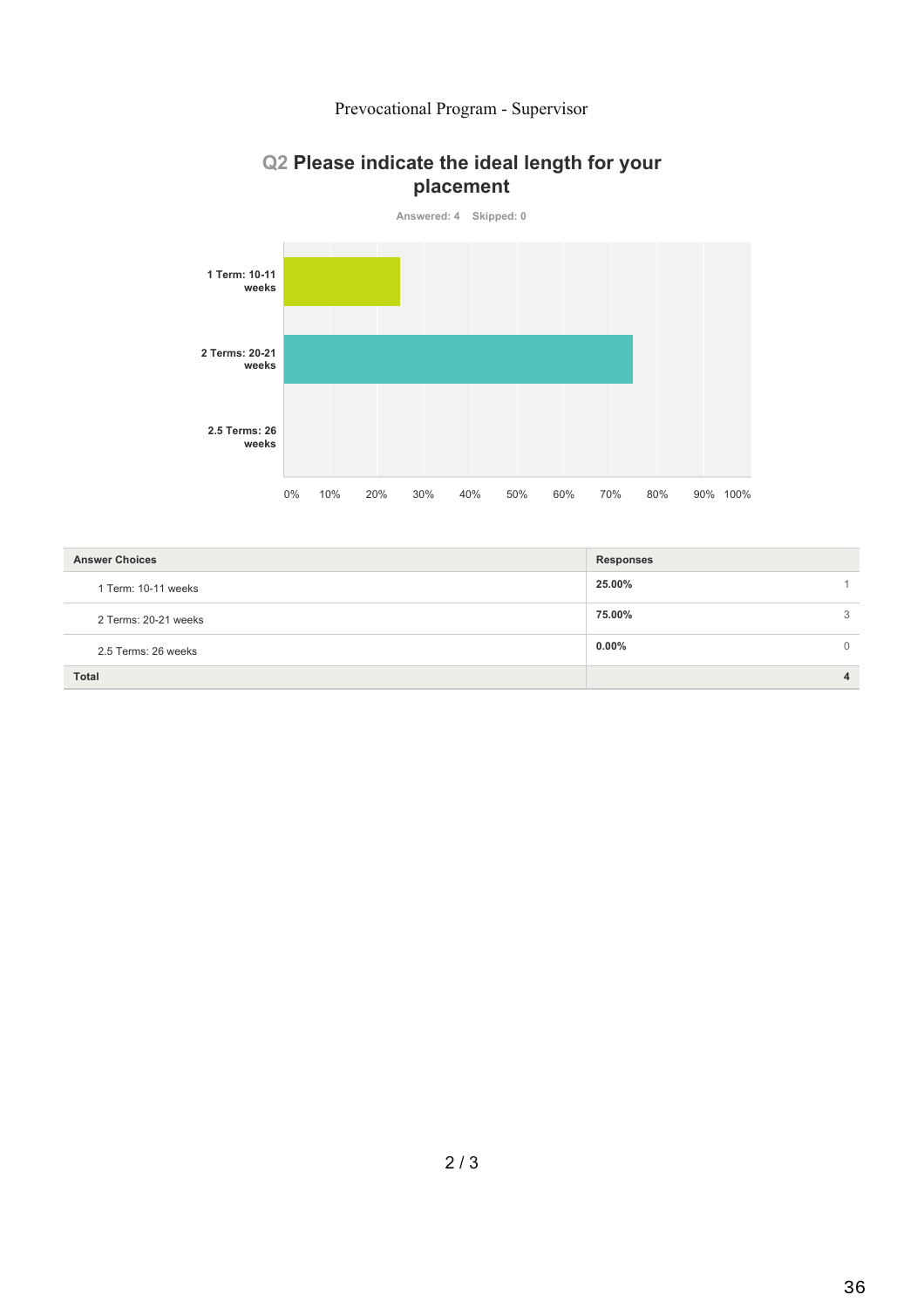# **A P P E N D I X 3 - C O M M U N I T Y R E S I D E N C I E S S T E E R I N G G R O U P T E R M S O F R E F E R E N C E**

# **Community Residencies Steering Group TERMS OF REFERENCE**

| <b>Sponsor</b>          | Chief Medical Officer - Professor Gary Geelhoed |
|-------------------------|-------------------------------------------------|
| Chair                   | <b>Prof Richard Tarala</b>                      |
| <b>Contract Manager</b> | <b>PMCWA Manager - Ms Marece Bentley</b>        |
| <b>Contractor</b>       | WAGPET - Dr Colleen Bradford,                   |
|                         | RPP/CRP Coordinator - Ms Sam Korzec             |

# **Purpose**

WAGPET has been successful in securing a 12-month contract with HDWA to continue management of up to 20 Resident Medical Officers (RMOs) into short term Community Residencies across a variety of settings in 2015. The purpose of the Community Residencies Steering Group (CRSG) is to ensure the many stakeholders can share and provide input to the program. With a broad membership of shareholders, the group will also have a role in the strategic direction of any Community Residency Program in WA that may follow this 12 month program.

## **Functions and Responsibilities**

The functions and responsibilities of the CRSG are to:

- Monitor the implementation of the WAGPET contract to manage RMOs in Community Residencies.
- Provide input and feedback to WAGPET to facilitate effective provision of Community Residencies for RMOs.
- Ensure participating stakeholders are informed about the ongoing progress of the Community Residencies Program.
- Provide a forum for reporting on progress of the program and compliance with contract requirements.

## **Governance**

The CRSG is accountable to the Chief Medical Officer as program sponsor.

## **Chair**

Professor Richard Tarala. Should the Chair be unavailable for a particular meeting the Program Sponsor may appoint a proxy to act in their place.

## **Membership**

Membership will include representatives from the following stakeholders as listed. Stakeholder groups may change their representative should the need arise.